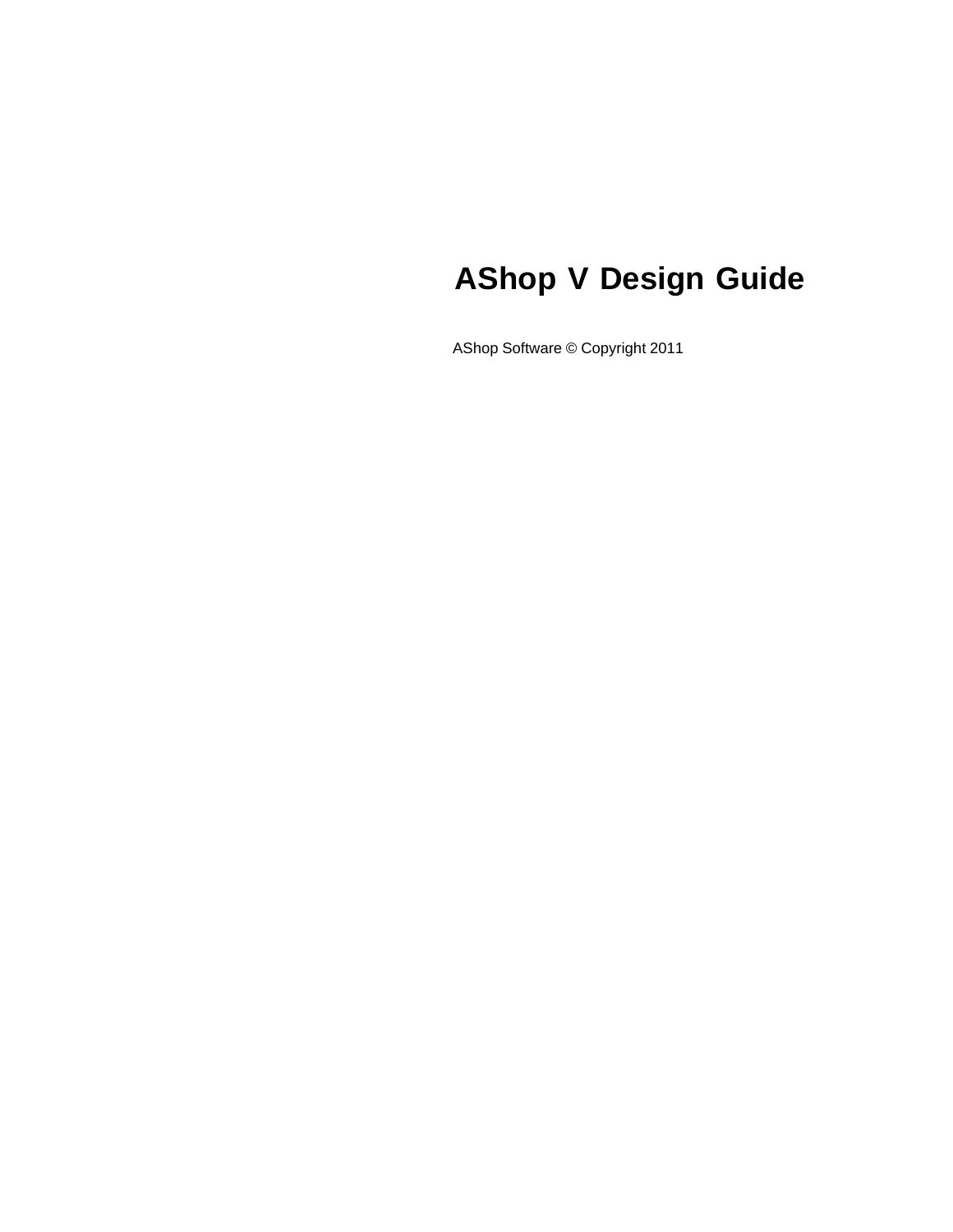## **Table of Contents**

|              |                                 | 0  |
|--------------|---------------------------------|----|
|              | <b>Part I Overview Of AShop</b> | 3  |
|              | <b>Part II Designguide</b>      | 3  |
| $\mathbf 1$  |                                 | 5  |
|              |                                 |    |
| $\mathbf{2}$ |                                 |    |
|              |                                 |    |
|              |                                 |    |
| 3            |                                 | 15 |
| 4            |                                 | 17 |
| 5            |                                 | 18 |
| 6            |                                 | 20 |
| 7            |                                 | 23 |
| 8            |                                 | 25 |
| 9            |                                 | 26 |
|              | <b>Index</b>                    | 27 |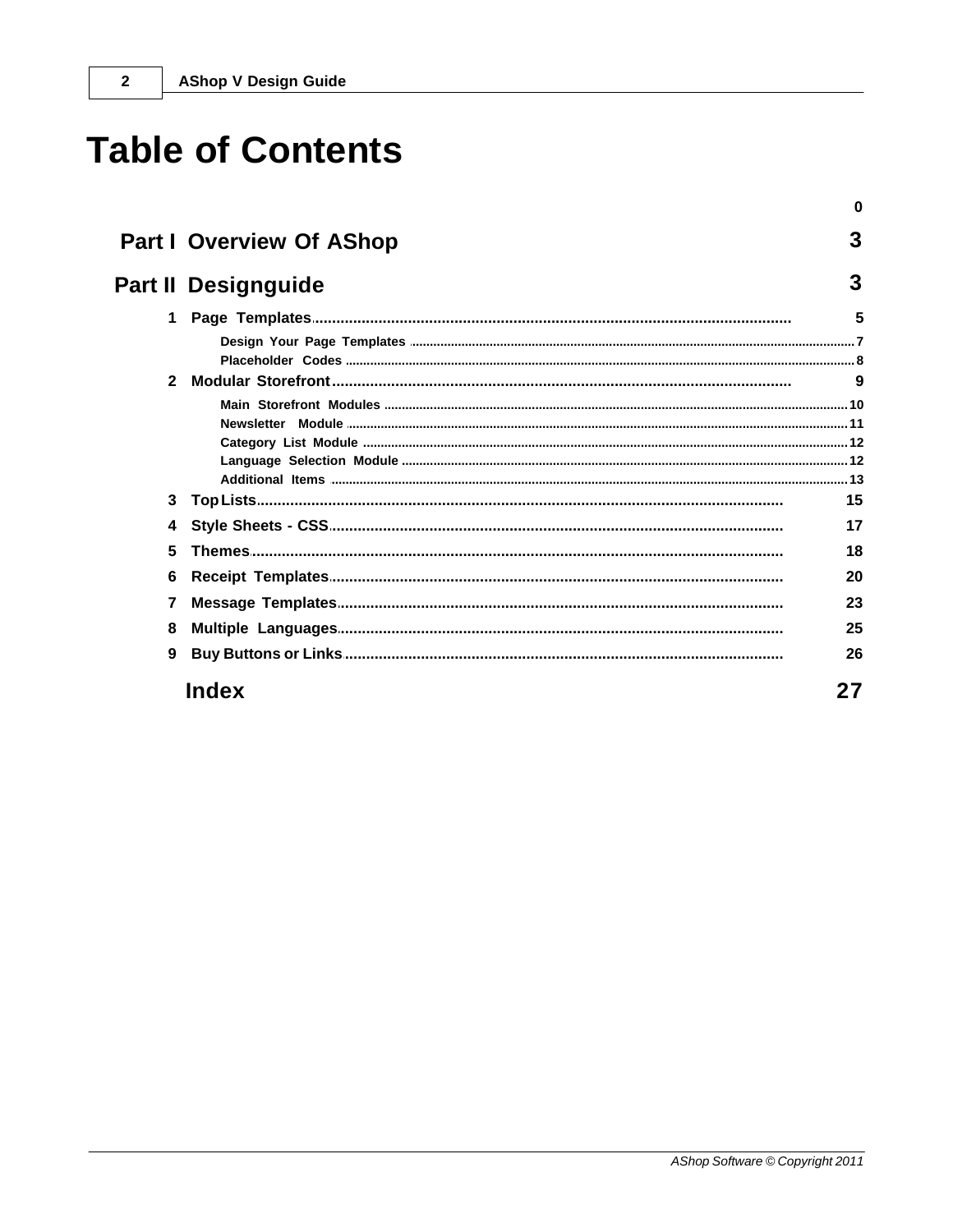### <span id="page-2-0"></span>**1 Overview Of AShop**

**AShop is a shopping cart program**, which can be used in a variety of different ways to manage and sell products and services over the Internet.

AShop can be used to sell many different types of products and services:

- · Tangible Products
- · Downloadable Products
- · Services, including billing for custom work
- · Access to Password Protected Areas of a Website
- · Key/PIN codes
- · Auctions and penny auctions
- · Wholesale

AShop GPL is open source and free under the terms of the GNU General Public License.

AShop V is a commercial software product, which is licensed per domain and adds functionality such as multi-vendor shopping mall, billing and CRM features. It requires IonCube because a few of the scripts that are used to register and unlock the software are encrypted.

We offer a 30 day trial of AShop V to let anyone try the software before they buy it.

Get [Trial Key](http://www.ashopsoftware.com/dlcounter/trialform.html) and [Download Files.](http://www.ashopsoftware.com/dlcounter/downloads.php)

#### **Multi Vendor Shopping Mall**

The Shopping Mall features of AShop V lets other businesses and individuals sell their products through your online shopping cart. It includes a system for members to join, manage their products and earn commissions through a central order processing, payment processing, and digital product delivery system. Together with the affiliate tracking features of AShop you can use this to set up a service similar to Clickbank on your own website or you can use it with the auction features to run something like eBay.

When using the shopping mall you should decide if you are going to show the storefront as your frontpage or the mall.php script, which generates a list of all available shops in the mall. Designing for a shopping mall site can also be quite different from designing for a regular shopping cart site. The vendor signup page, the shop list and possibly also the affiliate pages might need a more prominent position in the design.

### <span id="page-2-1"></span>**2 Designguide**

This guide focuses on the aspects of designing an AShop shopping cart site. It is meant for shop owners who want to customize the look of their own online shop but also for web designers who wish to design AShop based sites for their clients or even sell commercial layout themes for the software.

You will only find information related to layout and design in this document. To learn more about how to use AShop refer to the online help, which is linked from the AShop admin panel menu.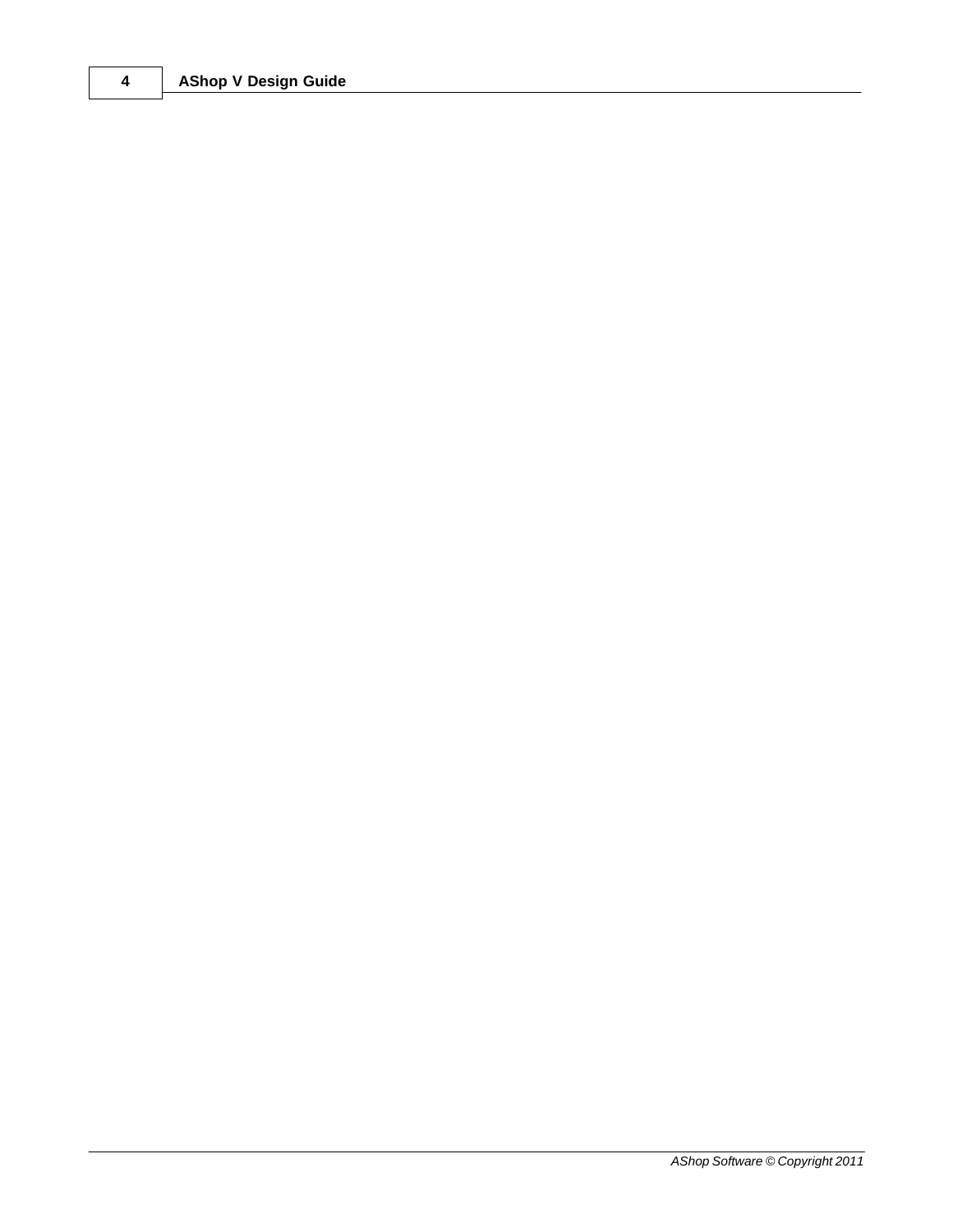### <span id="page-4-0"></span>**2.1 Page Templates**

The AShop page templates are simply HTML pages with the AShop placeholder tags inserted where the AShop content is to appear. They can include HTML, images, links, CSS, and JavaScript just like any other web page but they can not include PHP or any other server side code. You can use a web page editor, for example Adobe Dreamweaver, to design or modify the AShop templates just as you would with any other page for a website.

There are 12 templates used for the retail shopping cart and affiliate pages. If the wholesale shopping cart is activated, it uses an additional 3 templates and if you have the commercial AShop V software you will find 3 additional templates used by the shopping mall. The page templates can have the same or different content, depending on your needs.

Example templates are included in the distribution package for new installations. They give the shopping cart a simple but effective black and white look. This set of templates and other color variations of it can be downloaded from [AShopSoftware.com](http://www.ashopsoftware.com/dlcounter) which gives you a good start for creating your own templates.

#### **Retail Shopping Cart & Affiliate Page Templates**

The following templates are located in the templates directory of AShop.

**aboutus.html** – used by the About Us page

**affiliate.html** – used by the affiliate sign up, login, and support pages

**cart.html** – used by the view cart page and shipping address page

**catalog.html** – the main AShop template which is used to render the catalog and product pages

**checkout.html** – used by the checkout page

**customer.html** – used by the customer profile and order history pages

**delivery.html** – used by the digital goods delivery pages

**pages.html** – used to render custom pages created with the Manage Pages section of the admin panel

**signup.html** – used by the customer signup page

**terms.html** – used by the Terms & Conditions page

**thankyou.html** – used by the payment confirmation page

**upsell.html** – used by the upsell page

**IMPORTANT!** Some payment gateways will host your payment confirmation page through their SSL connection. When they do this, they take a snap shot of your page and nest it within their page at their URL. If this is the case, the URLs within the thankyou.html template must use absolute URL's for CSS and Javascript files to work and for images to appear. In addition, image links should be https links so that browser secure/non-secure content warning messages won't appear for customers when the payment processor redirects to the thankyou (payment confirmation) page.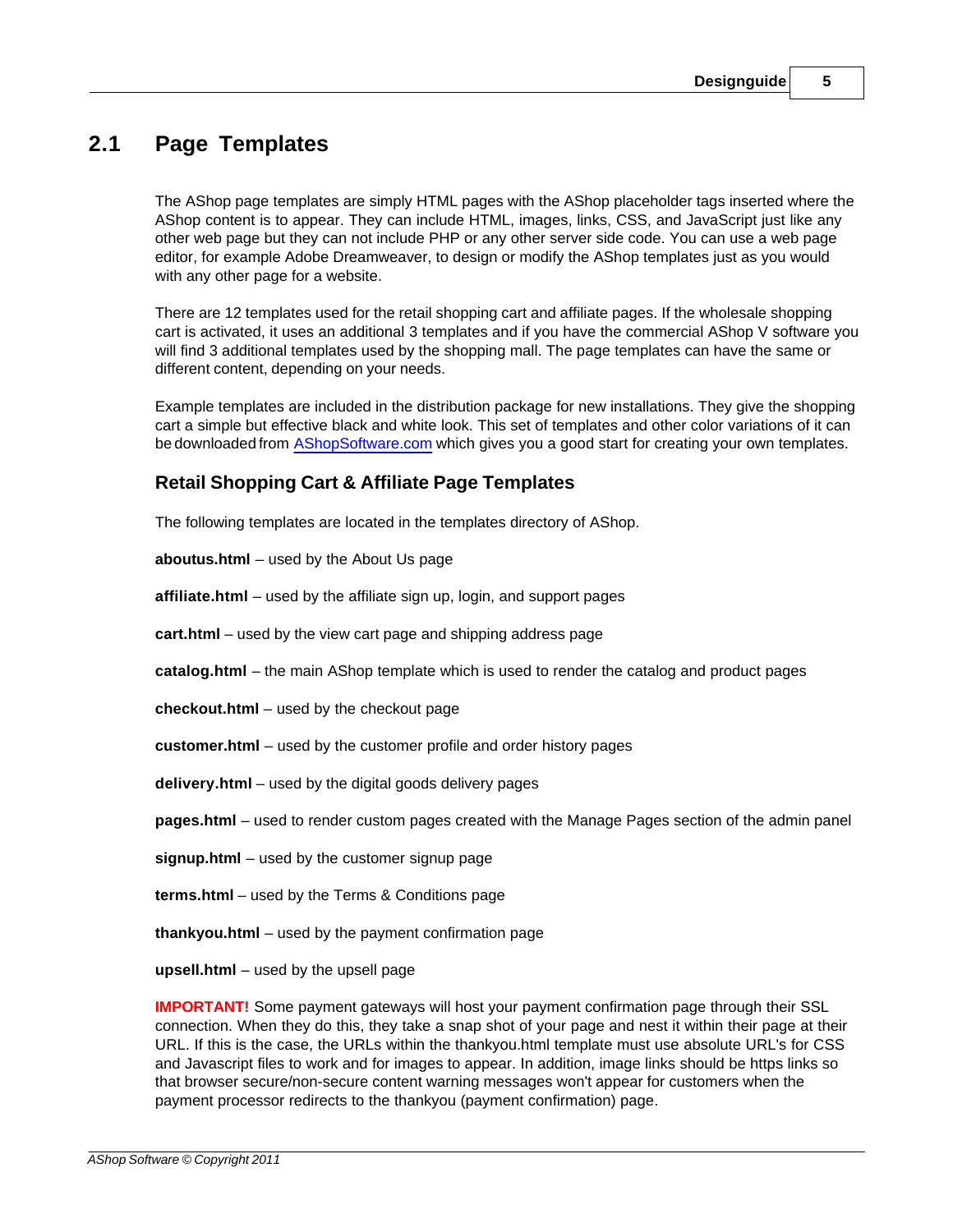#### **Wholesale Shopping Cart & Sign up Page Templates**

These templates are used by the wholesale pages.

**wscart.html** - used by the wholesale basket and checkout pages

**wssignup.html** - used by pages where wholesale customers sign up for an account

**wsthankyou.html** - used to display a thank you message page after a customer completes a wholesale order

#### **Shopping Mall Page Templates**

**aboutvendor.html** - used to render About Us pages for the member shops

**mall.html** - used by mall.php, the member shop directory

**membersignup.html** - used by pages where members sign up for an account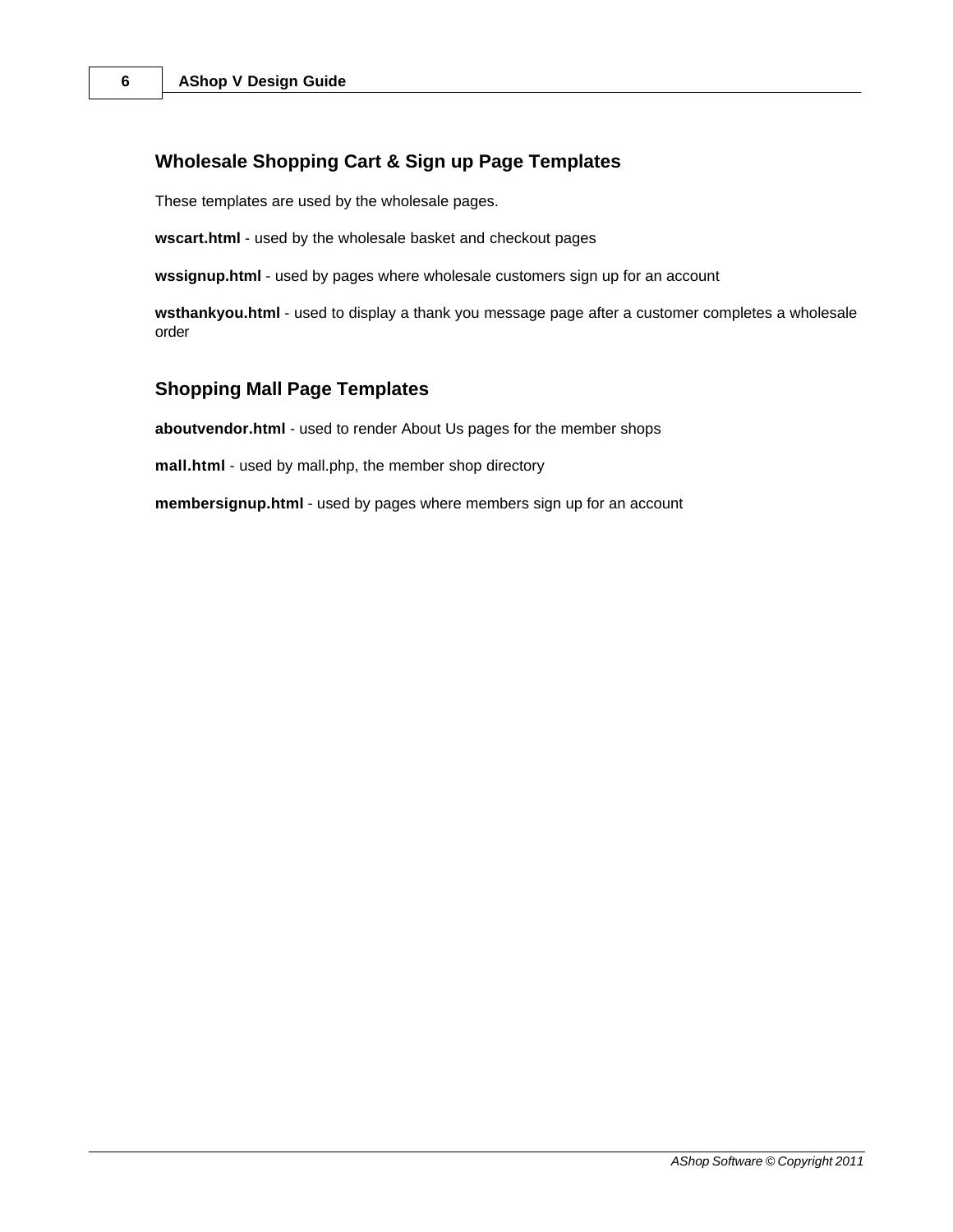### <span id="page-6-0"></span>**2.1.1 Design Your Page Templates**

Start by designing a page with an empty area that can be used for content such as signup forms, login forms or shopping cart contents list. You can use any web page editor or design tool you like, for example Dreamweaver or Microsoft Expression Web. Here is an example of a page template designed in Dreamweaver:



Add the two comment tags: <!-- AShopstart --> and <!-- AShopend --> to the empty area of the page. All the content generated by AShop will be displayed between those comments. To make it easier to design your page and see how it will look when it is being used, you can put sample content between those comments. This will be discarded by AShop and replaced by its signup forms, shopping cart contents and other content.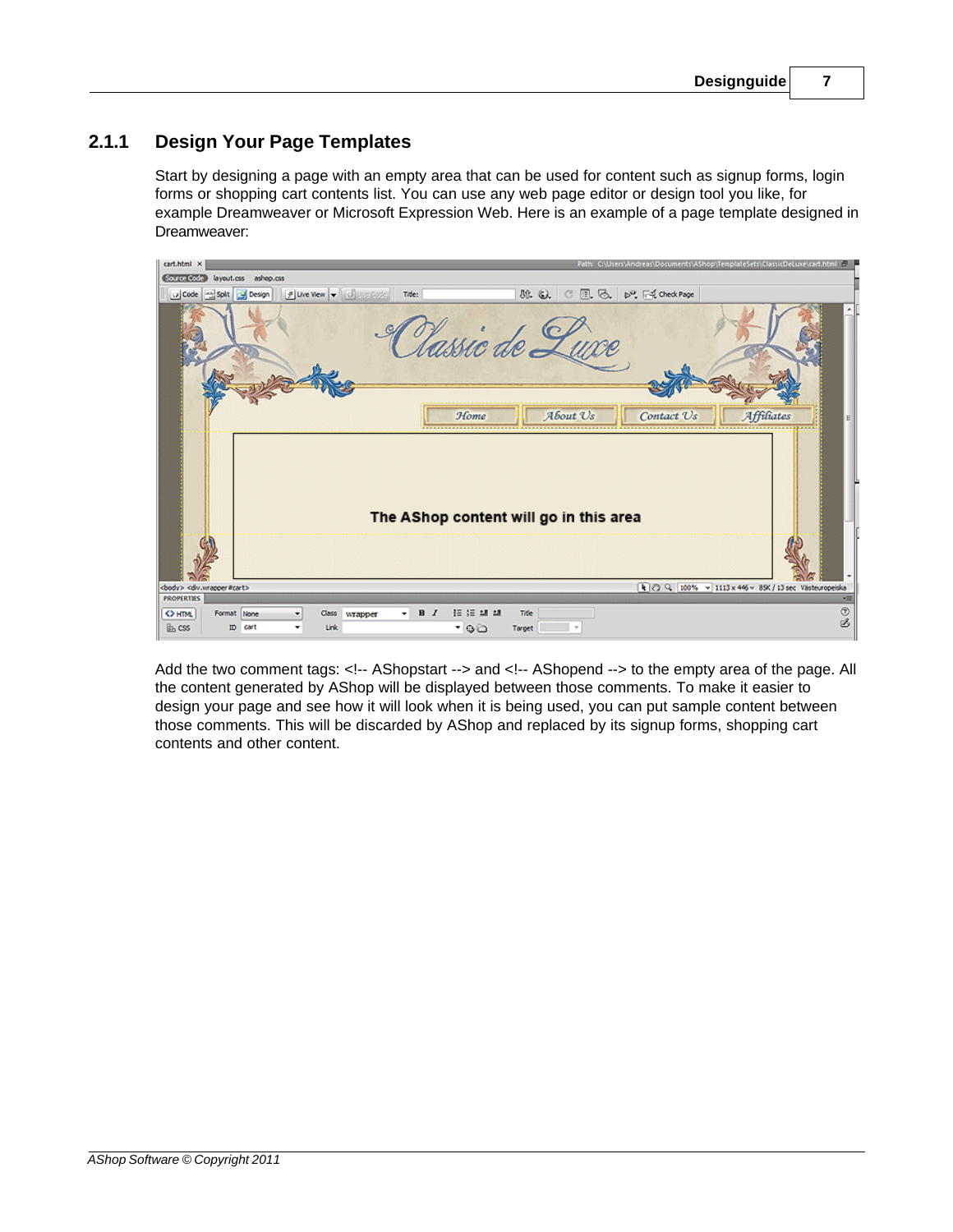

**Note:** The templates must use paths relative to the root folder of your AShop, not the templates folder. If you design your templates while keeping them in the templates folder of a local copy of AShop you may need to remove "../" on image src parameters, link and CSS href parameters and any other code that refers to a local file, before publishing and using the templates. It might be easier to just move the templates up to the top folder of your site and then put them back in the templates folder when you are done designing them.

AShop is designed and tested with the doctype tag set to the following:

```
<!DOCTYPE html PUBLIC "-//W3C//DTD XHTML 1.0 Transitional//EN" "http://www.w3.
org/TR/xhtml1/DTD/xhtml1-transitional.dtd">
```
It is recommended that you start your templates with that tag since using other doctypes can give unexpected results. The doctype tag should be placed at the top of the html source code of your page.

#### <span id="page-7-0"></span>**2.1.2 Placeholder Codes**

In addition to the start and end tags you will also need to add some code to make the templates use the AShop CSS file. Without this the layout and design elements of your AShop will not be activated and the shopping cart will be presented as unformatted text. Add the following line to the head tag of your templates to use the dynamic CSS file:

<link rel="stylesheet" href="<!-- AShopcss -->" type="text/css" />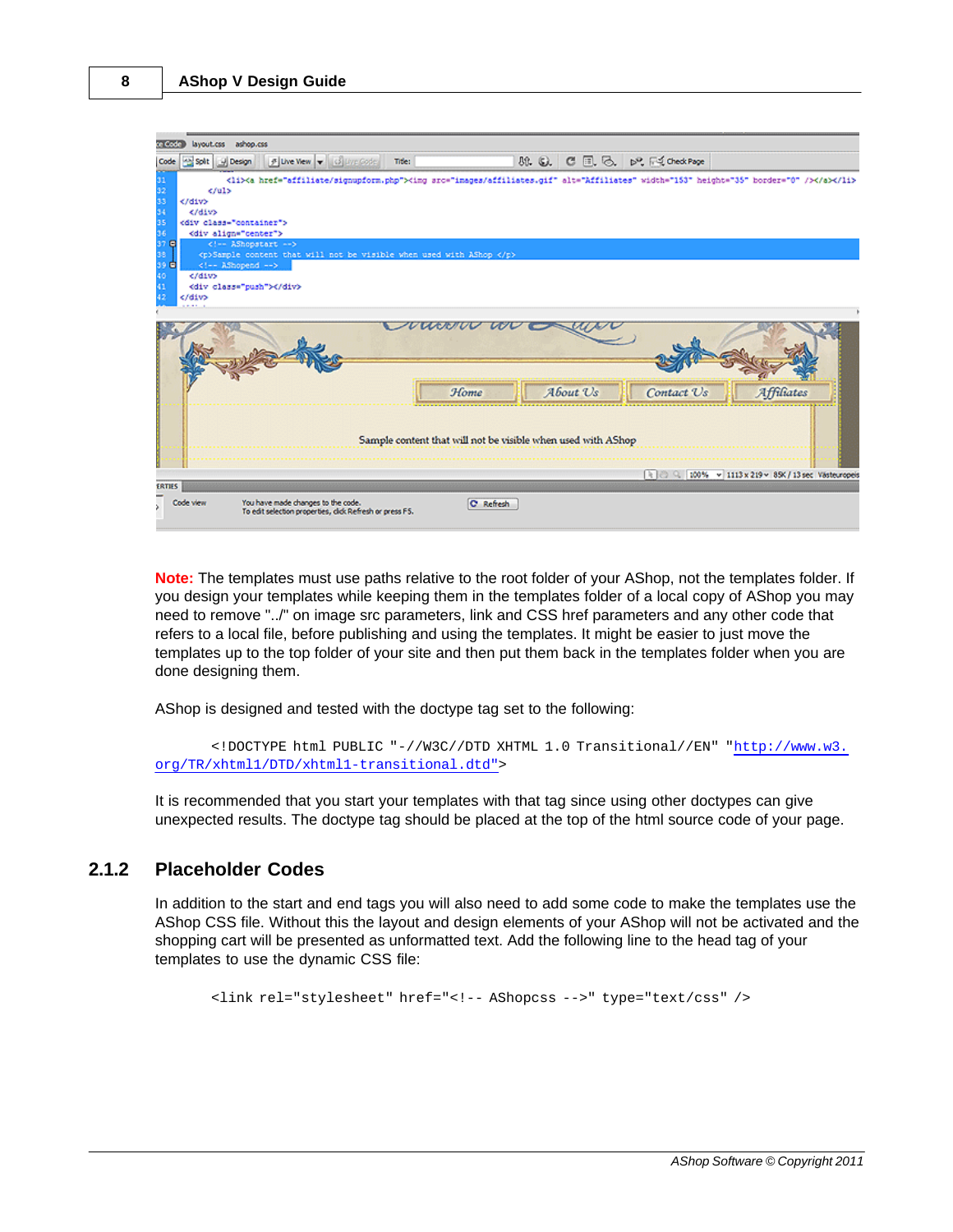| cart.html* X<br>Path: CAUsers'                                               |                                                                                                                                                                                                                                                                                                                                                                                                                                                                                                                                                                                                                                                     |            |  |  |
|------------------------------------------------------------------------------|-----------------------------------------------------------------------------------------------------------------------------------------------------------------------------------------------------------------------------------------------------------------------------------------------------------------------------------------------------------------------------------------------------------------------------------------------------------------------------------------------------------------------------------------------------------------------------------------------------------------------------------------------------|------------|--|--|
| Source Code                                                                  | layout.css ashop.css                                                                                                                                                                                                                                                                                                                                                                                                                                                                                                                                                                                                                                |            |  |  |
|                                                                              | $\beta$ Live View $\blacktriangledown$ (3) Live Code<br>O Code 2 Split 9 Design<br>81. G.<br>Title:                                                                                                                                                                                                                                                                                                                                                                                                                                                                                                                                                 | E. G.<br>с |  |  |
| Q<br>з<br>凝<br>77<br>s<br>6<br>Ħ<br>찿<br>8<br>٠<br>₩<br>11<br>(3)<br>12<br>× | html PUBLIC "-//W3C//DID XHTML 1.0 Transitional//EN" "http://www.w3.org/TR/xhtml1/DID/<br><html xmlns="http://www.w3.org/1999/xhtml"><br/><head><br/><meta content="text/html; charset=utf-8" http-equiv="Content-Type"/><br/><meta_name="author" content=""><br/><meta content="" name="Keywords"/><br/><meta content="" name="Description"/><br/><title><!-- AShoptitle --></title><br/><link href="css/layout.css" rel="stylesheet" type="text/css"/><br/>10 = <link href="&lt;!-- AShopcss --&gt;" rel="stylesheet" type="text/css"/><br/><link href="css/ashop.css" rel="stylesheet" type="text/css"/><br/></meta_name="author"></head></html> |            |  |  |
|                                                                              | Home                                                                                                                                                                                                                                                                                                                                                                                                                                                                                                                                                                                                                                                | About Us   |  |  |

You can override any of the styles generated by the AShop CSS script to tweak and customize all the design elements in great detail. A copy of all the CSS classes is included in the sample ashop.css file, found in the css folder. Just make sure you put any style tags or custom CSS files below the default AShop CSS tag in your templates and storefront files to make them override the default classes.

There are some other comment codes available that you can use in your page templates:

- $\bullet$  <!-- AShopname --> displays the active Shop Name
- · <!-- AShoptitle --> displays the page title, see the example above where this is used in the <TITLE> tag of the page.
- $\bullet$  <!-- AShopURL --> displays the URL to the shopping cart
- · <!-- AShopmetakeywords --> displays the meta keywords for the current page
- · <!-- AShopmetadescription --> displays the meta description for the current page
- $\leftarrow$  -- AShoplogo --> displays the shop's Logo Image
- <!-- AShopcart --> displays a shopping cart box
- · <!-- AShopcategories --> lists the product categories
- $\bullet$  <!-- AShopmemberheader --> a custom header defined by a shopping mall member

### <span id="page-8-0"></span>**2.2 Modular Storefront**

The storefront of AShop supports additional placeholder tags to make it possible to customize the layout further. They will let you place the various content modules for the storefront and arrange them any way you like on the page. The template for the storefront is named *catalog.html* and can be found in the *templates* directory just like the other page templates.

To design your storefront you use a similar approach to when you design page templates, but rather than preparing just one main area for all AShop generated content, you need to prepare areas for all the different types of content modules you wish to include on your storefront: product categories, product list, search box, shopping cart box, newsletter subscription box... Here is an example designed in Dreamweaver: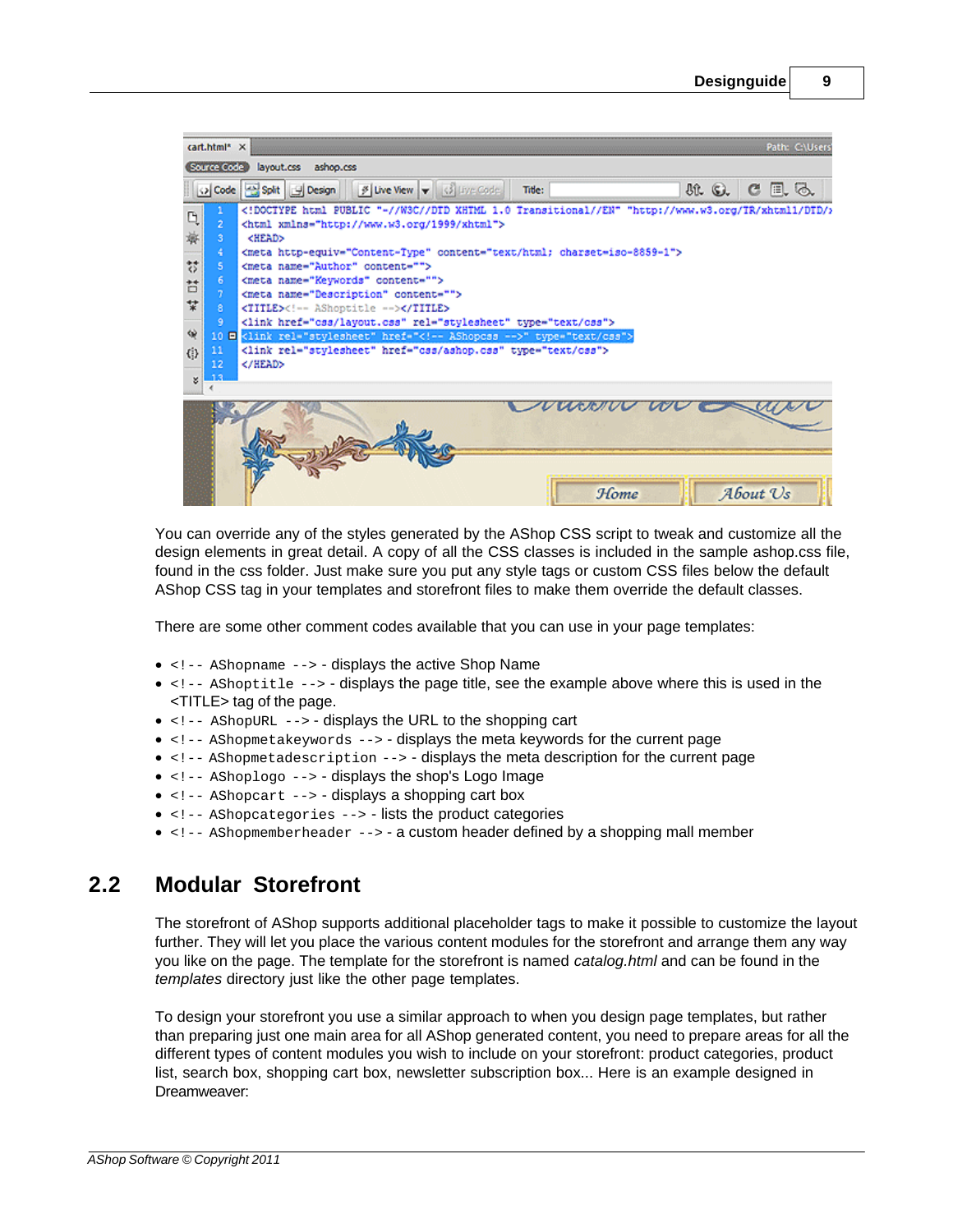

Several of the special storefront placeholder codes have both a start tag and an end tag, which means that you can actually put example categories or example products in the boxes to get a good overlook of the design and have this content automatically replaced with AShop generated content when the template is used by your shopping cart.

#### <span id="page-9-0"></span>**2.2.1 Main Storefront Modules**

The most important placeholder codes for the storefront are the ones that place the product list or product details on the page. They are the same ones that you use for the AShop content part of the other pages...

> <!-- AShopstart --> <!-- AShopend -->

These codes should be placed in the main section of the page and will usually occupy the largest area.

#### **Using Custom Modules**

Besides the main placeholders, you can also add any number of additional placeholder codes to include the various content boxes and items supported by the AShop storefront script. For example, to show a list of news items or links from a RSS feed of your choice which can be set on the page Configuration- >Shop Parameters in the admin panel, include the following placeholder code somewhere in your catalog.html template:

> <!-- AShopnews --> <!-- /AShopnews -->

The default RSS feed will show any links you have added to your AShop catalog from the Catalog- >Manage Pages area.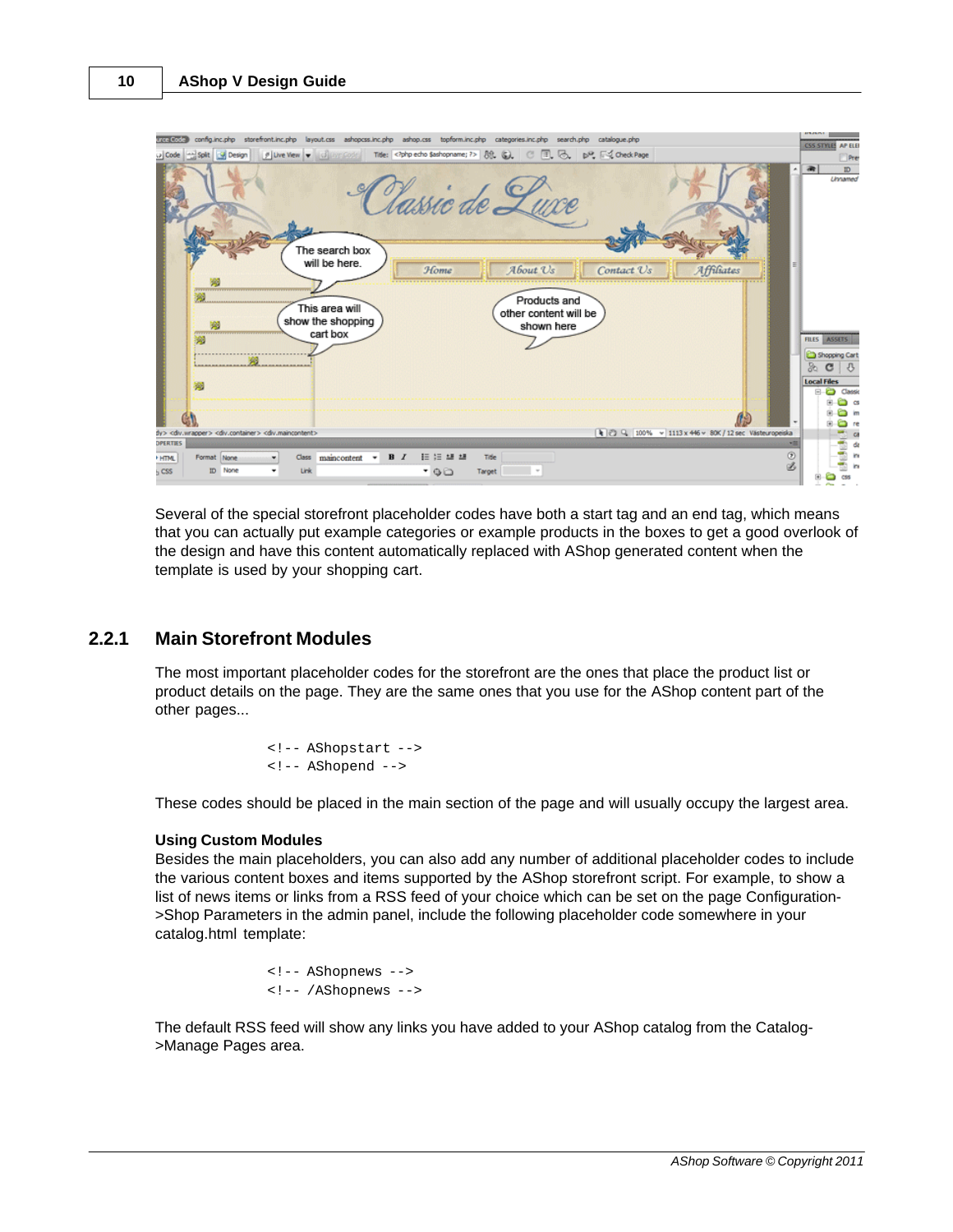#### <span id="page-10-0"></span>**2.2.2 Newsletter Module**

If you are using the Autoresponder-Service.com account that is included for free with your full AShop V license, you can enable the newsletter module to let visitors sign up with your mailing list, which can of course be an autoresponder. You need to select the list you wish to use for this on the Configuration- >Shop Parameters page to make it work. There should be an option labeled "Newsletter Autoresponder" on that page with a drop down list showing all your available autoresponders/lists.

By using the DHTML popup mode of the newsletter module you can make the storefront page ask every new visitor to sign up with your list before they start shopping. The whole page will be greyed out while a signup box shows on top of it. To enable this, put the following code directly after the BODY tag of your storefront script:

<!-- AShopnewsletterform -->

This is how it will look to a new visitor on your site:

|                                         |          |                                     |                                                                             |                   | Demo Shop    |                                                          |
|-----------------------------------------|----------|-------------------------------------|-----------------------------------------------------------------------------|-------------------|--------------|----------------------------------------------------------|
| ome                                     | About Us | Contact Us                          | Affiliatec<br>Terms & Conditions                                            | Mendors Mholesale |              |                                                          |
|                                         |          |                                     | Get special offers and discounts!                                           |                   |              |                                                          |
| est Additions                           |          |                                     | Signup to receive updates and news by email                                 |                   |              | " Your cart:<br>fred fred [Profile] [Logout]             |
| oduct 4<br>oduct 3                      |          | It looks like the<br>products to be | Name:                                                                       |                   | resting      | Subtotal: \$<br>$\blacksquare$                           |
| duct <sub>2</sub><br>oduct <sub>1</sub> |          | If you are the o                    | Email:<br>Code:                                                             | 231900            | anel to edit | <b>Wew Cart</b><br><b>Check Out</b>                      |
|                                         |          | this message a                      |                                                                             | Submit            |              | Language                                                 |
|                                         |          |                                     | We hate spam as much as you do and<br>will never give your email to anyone. |                   |              | English - Bra                                            |
|                                         |          |                                     |                                                                             |                   |              | Currency                                                 |
|                                         |          |                                     |                                                                             |                   |              | Australian Dollars *                                     |
|                                         |          |                                     |                                                                             |                   |              | News/Links                                               |
|                                         |          |                                     |                                                                             |                   |              | · AShop Software<br>AShop Forum<br>Autoresponder Service |

To just show a form somewhere on the page, use the following code in the location where you want the form to show up:

<!-- AShopnewsletterbox -->

Here is an example of the newsletter signup form: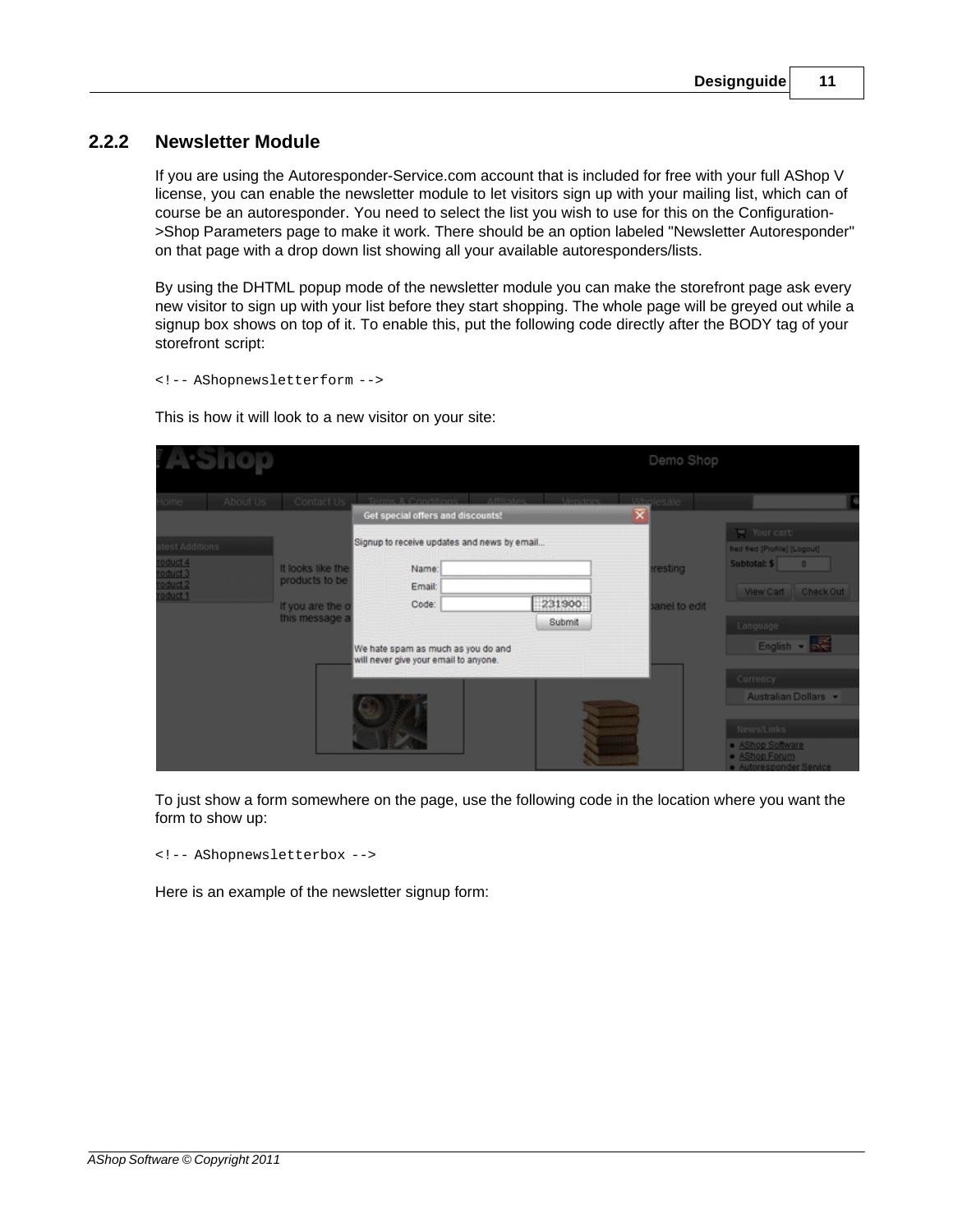|                          |                                                                                         | <b>A</b> -Shop  |                   |  |                                                                                                   |
|--------------------------|-----------------------------------------------------------------------------------------|-----------------|-------------------|--|---------------------------------------------------------------------------------------------------|
| Home                     |                                                                                         | <b>About Us</b> | <b>Contact Us</b> |  | Terms & Con                                                                                       |
| Name:<br>Email:<br>Code: | <b>Newsletter</b><br>Signup to receive updates and news by<br>email<br>139235<br>Submit |                 |                   |  | It looks like the owne<br>interesting products<br>If you are the owner.<br>panel to edit this mes |
| 1. Product 4             | <b>Latest Additions</b>                                                                 |                 |                   |  | Prod                                                                                              |

#### <span id="page-11-0"></span>**2.2.3 Category List Module**

To list your product categories you can use the categories placeholder code:

```
<!-- AShopcategories -->
<!-- /AShopcategories -->
```
This is an example of how the categories box will look:



To create a custom list of categories you can use an alternative placeholder code to get the full category tree as an unordered list:

```
<!-- AShopcategorieslist -->
<!-- /AShopcategorieslist -->
```
By using CSS to style the list you can make it look and function in many different ways, for example as a horizontal drop down menu like the top menu bar of the default AShop theme.

#### <span id="page-11-1"></span>**2.2.4 Language Selection Module**

This placeholder code will display a drop down list of all available languages.

```
<!-- AShoplanguages -->
```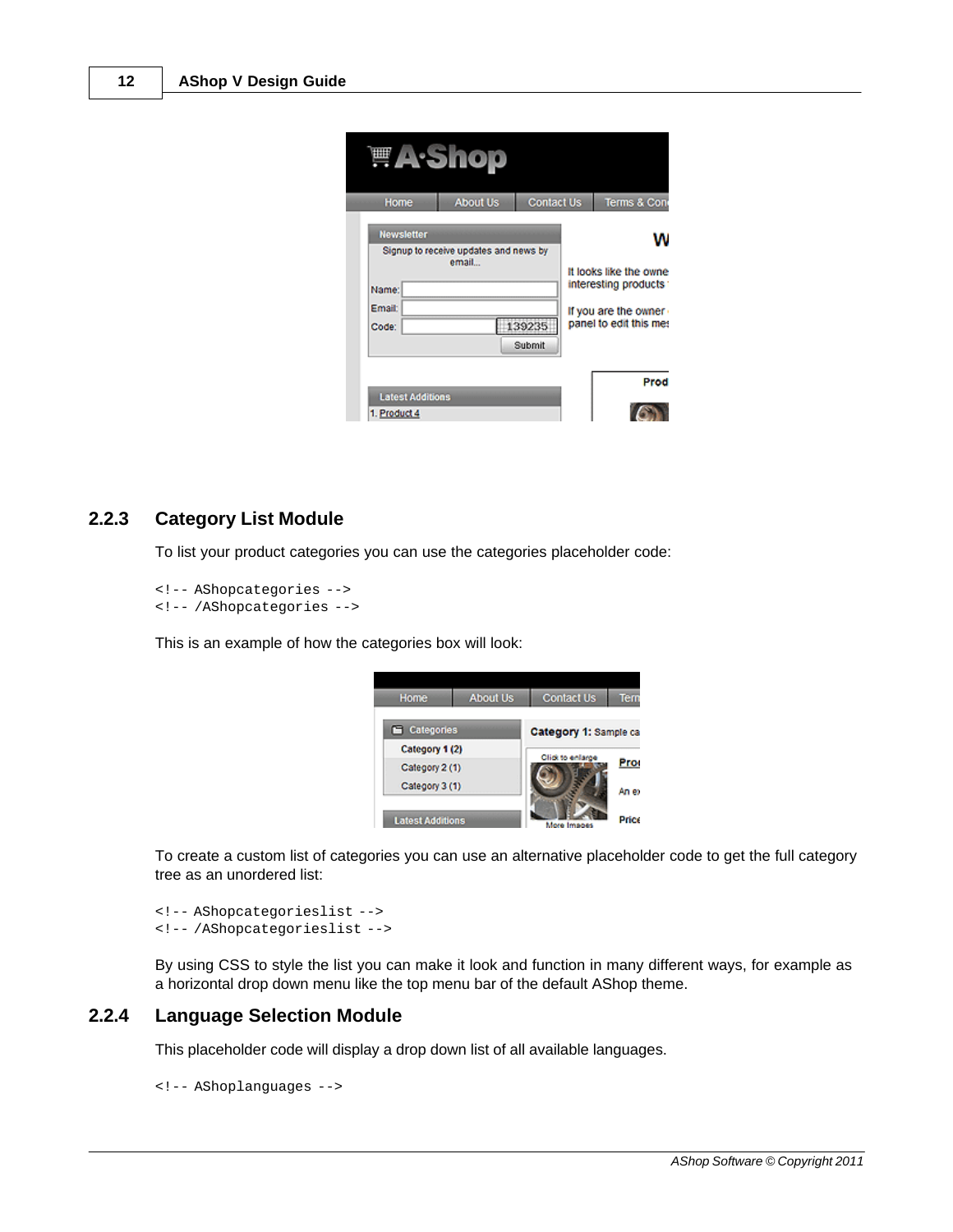This is an example of how it will look:



You can also add a similar box that will allow your customers to select which currency to view your product prices in. The currency rates are automatically updated and changing to a different currency than the one you used when you set your prices should give a correct price in the selected currency. This is the code you need to add to your storefront template to display the currency selection box:

```
<!-- AShopcurrencies -->
```
To define which currencies are included in the list, you will need to edit the script index.php. The variable \$currencies in that script should be set to a comma separated list of currencies you wish to display. The default will show US dollar, Canadian dollar, Australian dollar and Euro. This is how it will look:

| <b>Currency</b> |                                        |  |  |  |
|-----------------|----------------------------------------|--|--|--|
|                 | Australian Dollars                     |  |  |  |
|                 | Australian Dollars<br>Canadian Dollars |  |  |  |
|                 | Furo                                   |  |  |  |
|                 | ● A US Dollars<br>$\sim$ Cather        |  |  |  |

#### <span id="page-12-0"></span>**2.2.5 Additional Items**

There are several more placeholder codes that you can add to your storefront template...

This code will show the search box:

<!-- AShopsearchbox -->

This will show the customer profile links, which will change depending on the login status of the customer:

<!-- AShopcustomerlinks -->

This will show the subtotal field:

<!-- AShopsubtotal -->

This code will show the shopping cart buttons:

<!-- AShopcartbuttons -->

This will show a horizontal bar with the search box, the subtotal box, the cart buttons and the customer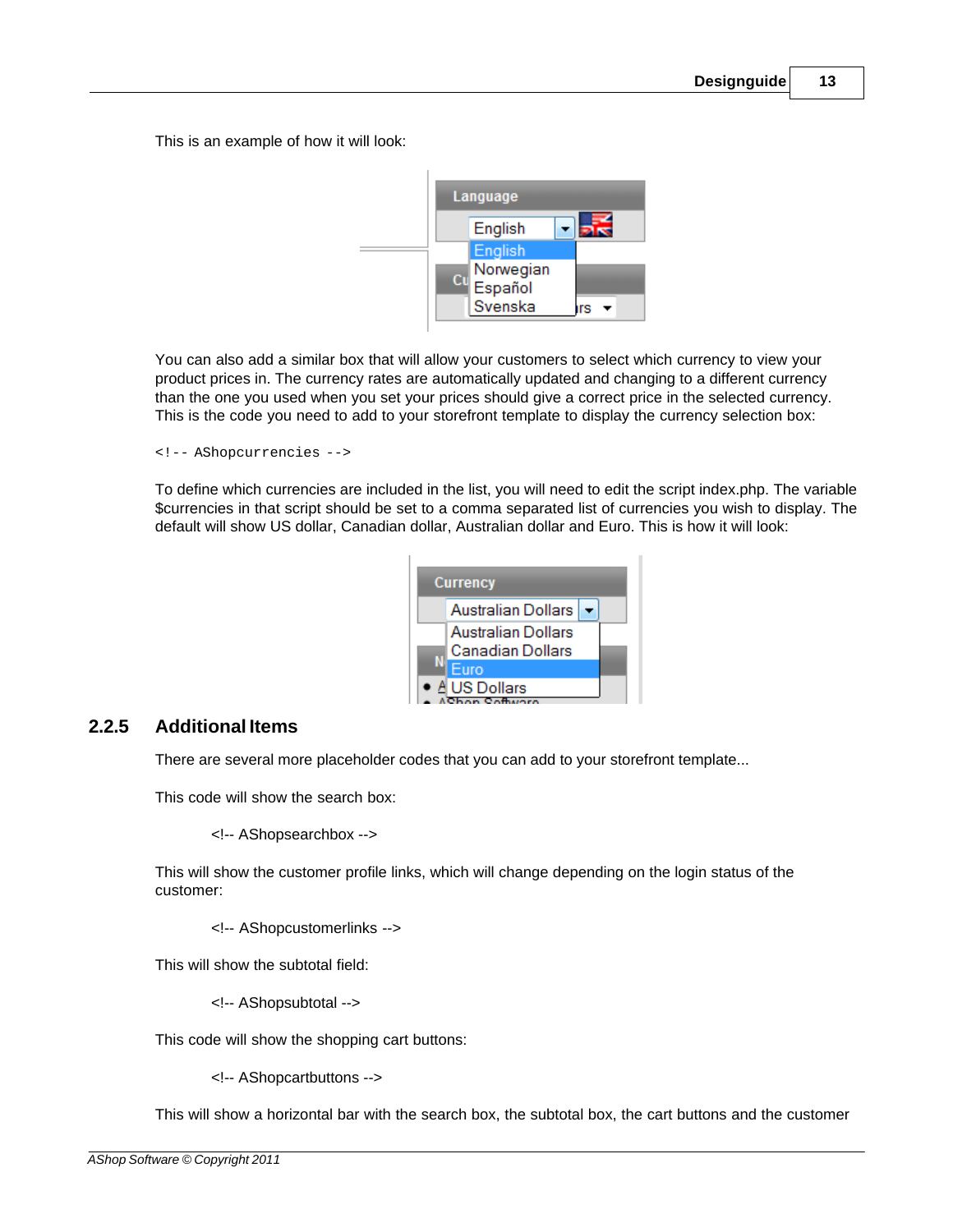links:

<!-- AShoptopbar --> <!-- /AShoptopbar -->

This will show a breadcrumb navigation line, with links to the current caregory and its parent category:

<!-- AShopbreadcrumbs --> <!-- /AShopbreadcrumbs -->

This will show a list of categories in a directory type of view that changes to show the subcategories of the current category when one is selected, which will work well together with the breadcrumb navigation line:

<!-- AShopdirectory --> <!-- /AShopdirectory -->

The storefront template also supports the placeholder codes that are available to other templates:

CSS URL: <!-- AShopcss --> Meta keywords: <!-- AShopmetakeywords --> Meta description: <!-- AShopmetadescription --> Shop URL: <!-- AShopURL --> Current page title: <!-- AShoptitle --> Shop name: <!-- AShopname --> Shopping mall vendor ID: <!-- AShopmemberid --> Shopping mall vendor's custom header: <!-- AShopmemberheader --> Shopping mall vendor's custom footer: <!-- AShopmemberfooter --> Current shop logo image: <!-- AShoplogo -->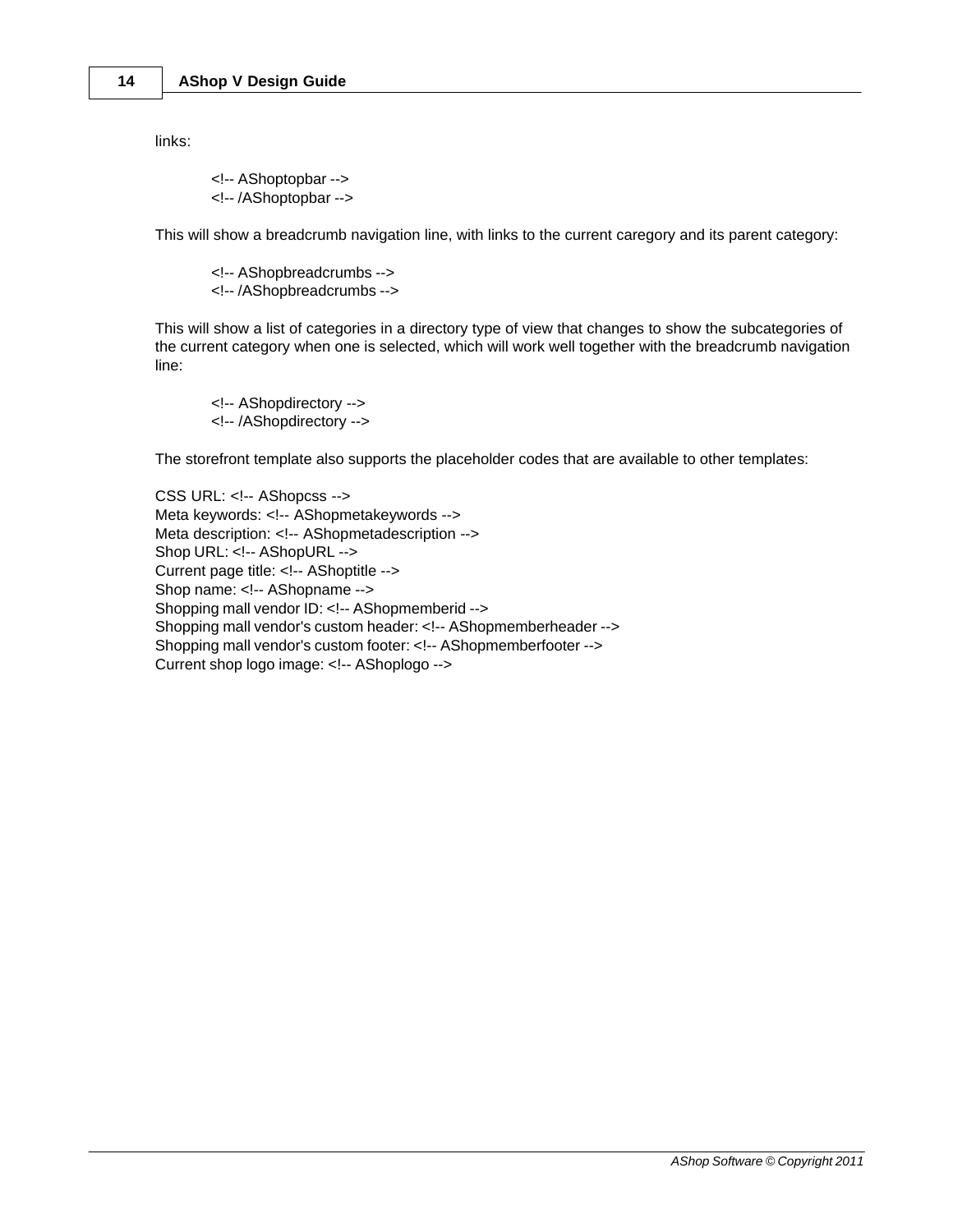### <span id="page-14-0"></span>**2.3 Top Lists**

The top list module will show a list of top selling products and/or the newest products in the catalog.

| <b>Top 10</b>                                |
|----------------------------------------------|
| 1. Gateway test product                      |
| 2. Music Product                             |
| 3.full cd - shippable                        |
| 4. Test Product                              |
| 5.1 year support plan<br>reneval             |
| 6. Storevide Shipping                        |
| <b>Test Product 2</b>                        |
| 7. Product Name 1                            |
| 8. Test Subscription                         |
| 9. Unlock keys                               |
| 10. Product Name 2                           |
|                                              |
| <b>Latest Additions</b>                      |
| 1. Test                                      |
| 2. Affiliate test                            |
| 3. Unlock keys                               |
| 4 Free gift                                  |
| 5. New Subscription                          |
| 6. Buy Upload Product<br>7. Auto Bill Test 1 |
| 8. Subscription Product                      |
| 9.product 8                                  |
| 10. PayPal test product                      |

The scripts that produce these lists may be included in...

- · [page templates](#page-4-0)
- · any custom web page of your choice

There are two ways to include the lists, either through Javascript or a template placeholder code. This is how to use the Javascript version...

<script language="JavaScript" src="top.js.php"></script>

And this is how to use the template placeholder code...

<!-- AShoptopandlatest --> <!-- /AShoptopandlatest -->

**Note** that the second version only works in the storefront page template while the Javascript version works in any page on your website. You can put example content between the first tag and the second to get a better view of how it will look when you design the storefront template.

Parameters may be added to the Javascript version of the script to customize the output. To add a parameter to the Javascript version, first add a question mark "?" and then add the parameter. If more than one parameter is specified, add an ampersand "&" after the first parameter and to separate additional parameters. Here is an example.

```
<script language="JavaScript" src="top.js.php?items=5&redirect=product.html"></
script>
```
To customize the top list with the storefront template, you would use a different placeholder code. There are two additional variations:

Show just the top list...

<!-- AShoptoplist -->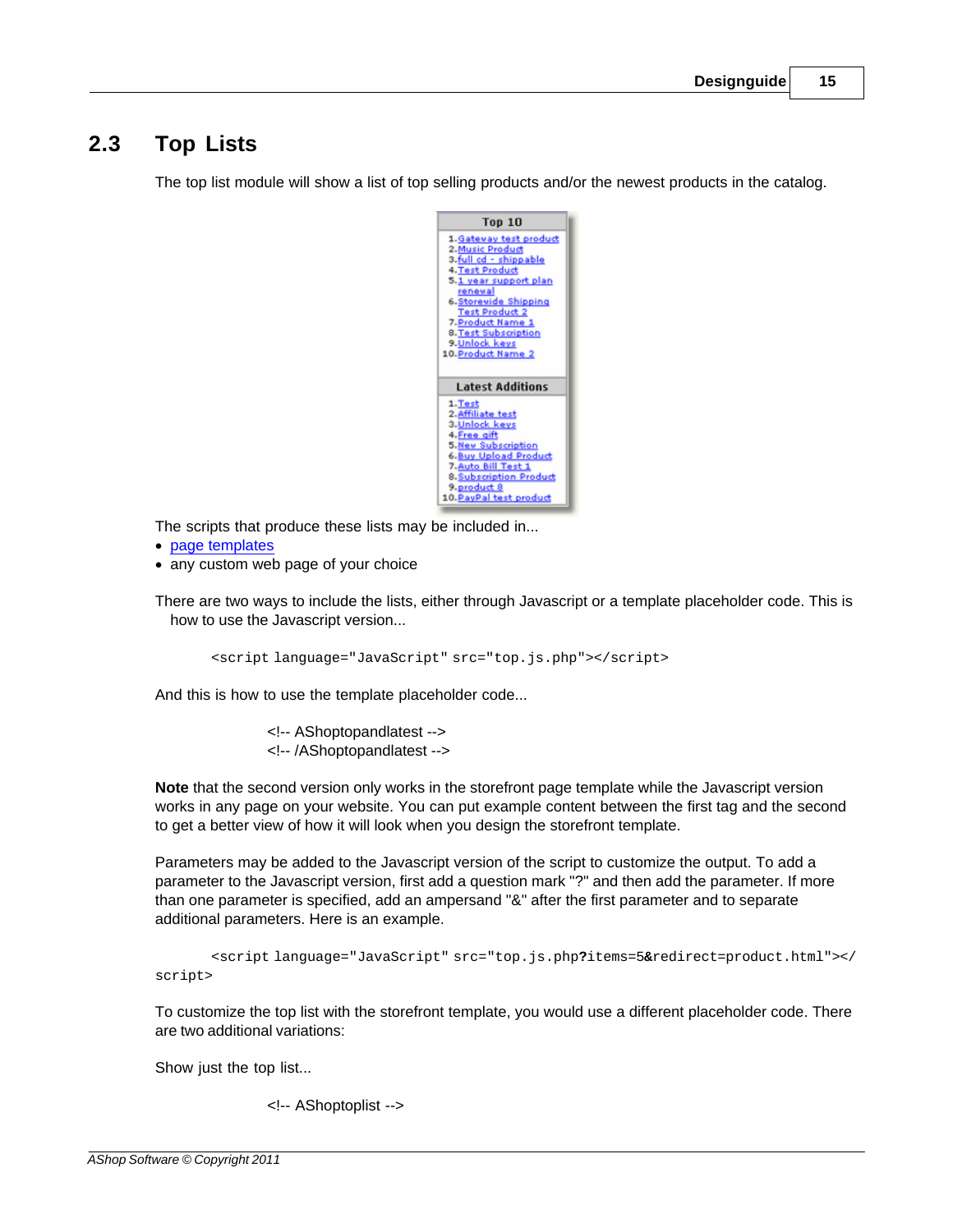<!-- /AShoptoplist -->

Show just the latest additions...

<!-- AShoplatest --> <!-- /AShoplatest -->

#### **Number of Products Shown**

If not otherwise specified, the top.js.php script will display the last 10 new products and latest additions. To display a lower number of products, add the parameter "items=x" where x is the number of products to display.

This include will display the 5 most popular and latest additions:

<script language="JavaScript" src="top.js.php**?items=5**"></script>

#### **Redirect To A Different Product Page**

In shops where only custom catalog pages are used and a direct link to the default storefront script is not desired, the top.js.php product links can be redirected to the custom catalog pages by adding a "redirect=x" parameter, where x is the local file name or URL.

This include will display the 10 most popular and latest additions in a custom product page named "product.html".

```
<script language="JavaScript" src="top.js.php?redirect=product.html"></script>
```
#### **The Layout Parameter**

By setting the layout parameter you can control which lists are shown. These are the possible values of the parameter:

- $\bullet$  layout = 0 : show top sellers and latest additions below top sellers (the default mode)
- layout  $= 1$  : show only top sellers
- layout  $= 2$  : show only latest additions
- $\bullet$  layout = 3 : show latest additions as boxes, this mode is currently only supported by the Javascript version

This example will show only the latest additions and will limit the list to 4 items:

<script language="JavaScript" src="top.js.php?layout**=2&items=4**"></script>

#### **Colors, and Fonts**

The table borders, background colors, and fonts can be controlled through the Layout menu and with [style sheets \(CSS\)](#page-16-0).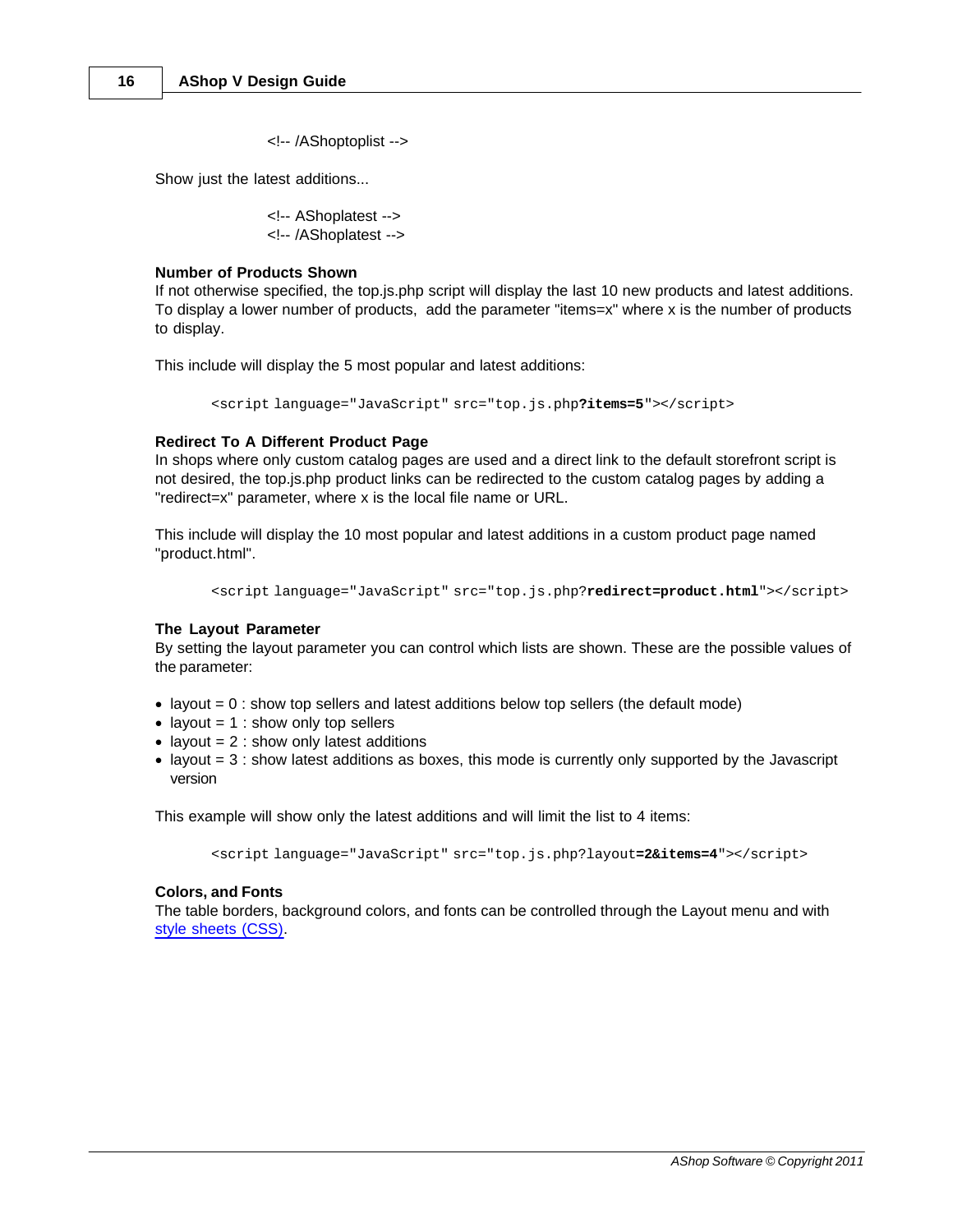### <span id="page-16-0"></span>**2.4 Style Sheets - CSS**

The settings in the Layout menu are applied to the styles in the AShop pages through the includes/ ashopcss.inc.php script, which is read by the page templates in the templates directory and by the storefront script. You can override individual classes in this script with your own to fine tune the layout. The css/ashop.css file is an example which lists all the different classes you can change. They have self explanatory names to make it easier to identify which ones to change.

Here are a few examples:

.ashopcategoriesheader - controls the header above the list of categories, where the text "Categories" will usually appear.

.ashopsearchfield - controls the search input field, where the customer can enter keywords to search for. .ashopitembox - the product listing boxes.

To give total flexibility we have decided to use new classes for each type of content, which means that there are a lot of classes available for tweaking, too many to list them all here. Each AShop class has a name that begins with "ashop" to set them apart from other CSS classes that may be used in the templates.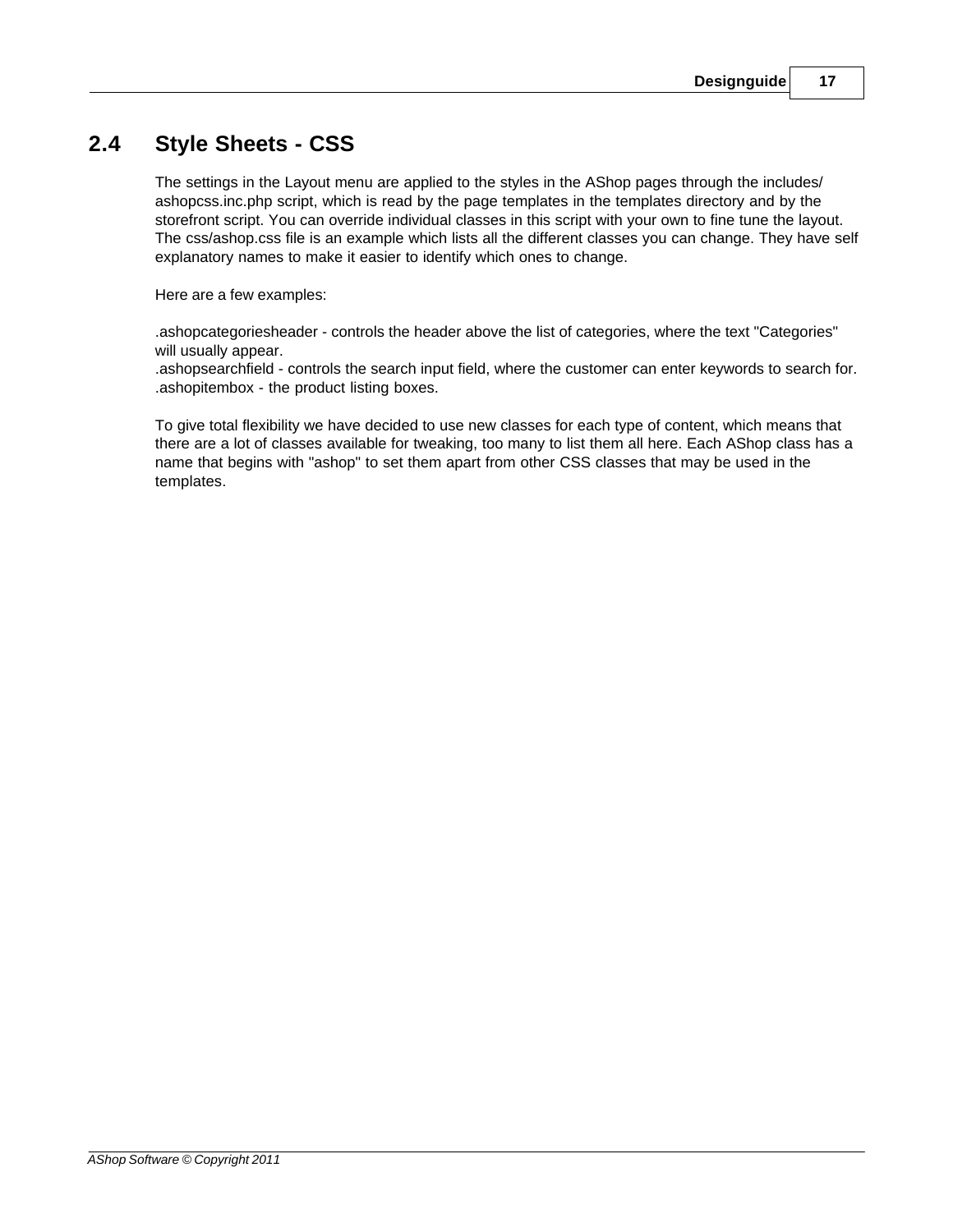### <span id="page-17-0"></span>**2.5 Themes**

A theme is a set of templates and/or button images. By adding a configuration file and putting the files in a subdirectory of the *themes* directory, the theme can be selected from the AShop admin panel on the page Configuration->Layout which makes it possible to change the look of a whole AShop, or shopping mall member shop, by just switching to a different theme.

Each shopping mall shop can have its own theme, which makes them suitable for an AShop that uses the shopping mall feature. Another way to use themes could be to prepare holiday or seasonal versions of the shopping cart design, which can then easily be used when the time comes and afterwards the design can be switched back to its original look instantly.

A theme can include a set of templates or a set of button images or both. It must always include a file named theme.cfg.php which defines how the theme will work. Page templates should be in the main directory of the theme while button images and other image files used by the theme should be in a subdirectory named "images". You can also include CSS, Javascript or Flash files by putting them in your theme folder or in a sub folder.

The theme.cfg.php file should contain the following variables:

- · \$themename the name of the theme as shown in the drop down list where the shop owner selects which theme to use.
- · \$themelanguages an array containing the two letter language abbreviations supported by the theme, for example: array("en","sv"); which would define the theme as available in English and Swedish. Only put the languages that the theme has button images and templates for in this array.
- · \$usethemebuttons when set to "true" the theme will use its own button images.
- · \$usethemetemplates when set to "true" the theme will use its own templates.
- · \$usecondensedlayout when set to "true" the theme will force the use of the condensed layout mode while setting it to "false" will force the standard layout mode.

There are also a set of layout variables available, which correspond to the settings on the Configuration- >Layout page of the AShop admin panel:

- · \$bgcolor set this to a six hexadecimal color code to override the current background color setting, for example: "#FFFFFF" to use a white background.
- · \$textcolor overrides the current text color.
- \$linkcolor the text color.
- · \$alertcolor the text color of alert messages, for example to notify the customer that an item they want to buy is out of stock.
- · \$catalogheader the background color of the header at the top of the categories list, the products list, search results etc.
- · \$catalogheadertext the text color of the headers.
- · \$formsbgcolor the background color of forms, such as the customer registration form.
- · \$formstextcolor the text color of forms.
- · \$formsbordercolor the border color of forms.
- \$itembordercolor the border color of product listings.
- · \$itemborderwidth the border width of product listings.
- \$itembgcolor the background color of product listings.
- \$itemtextcolor the text color of product listings.
- · \$categorycolor the background color of unselected categories in the categories list.
- · \$categorytextcolor the text color of unselected categories in the categories list.
- · \$selectedcategory the background color of the currently selected category in the categories list.
- · \$selectedcategorytext the text color of the currently selected category.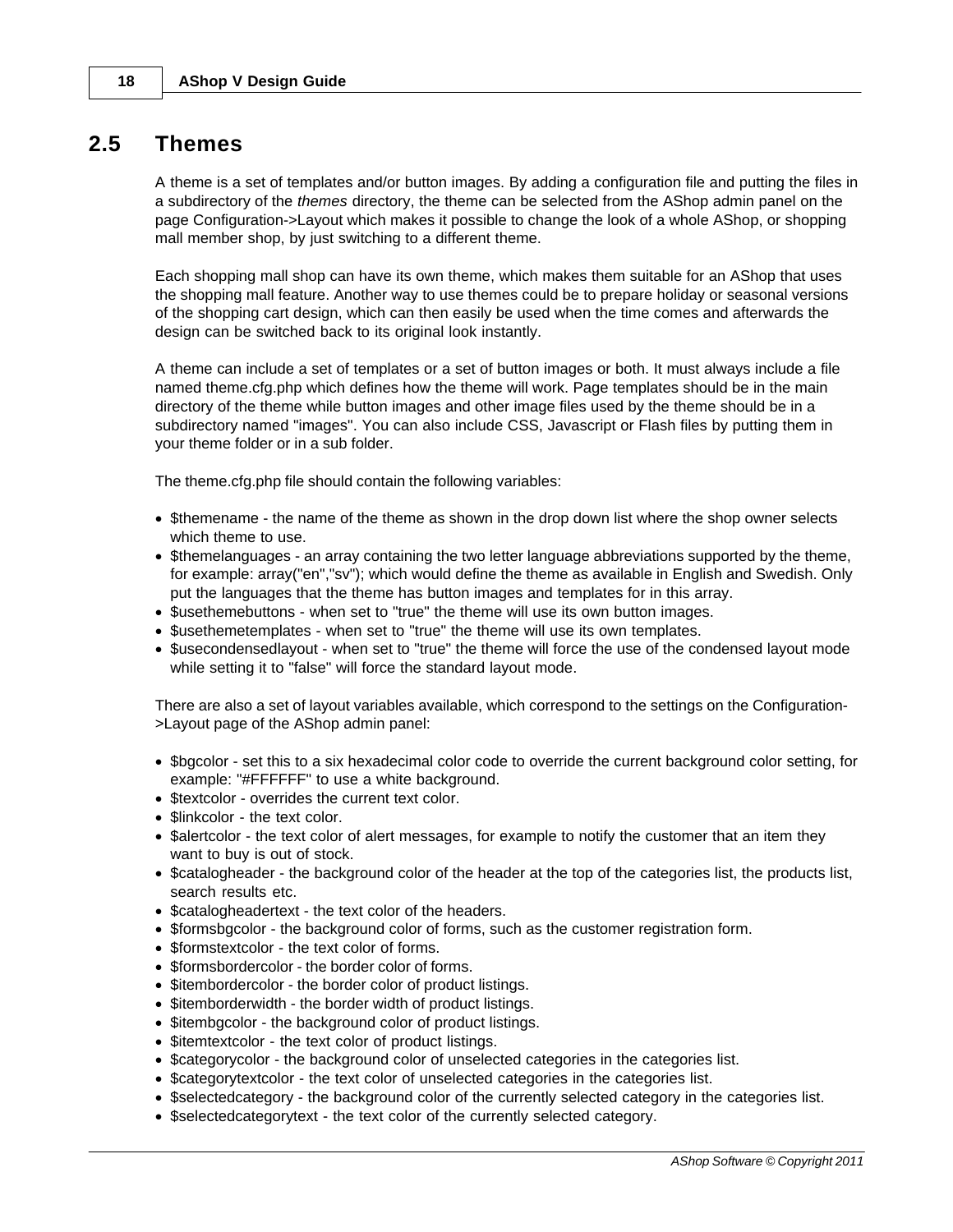- · \$font a comma separated list of fonts to use for all text, for example: "Arial, Helvetica, sans-serif".
- · \$fontsize1 the smallest text size.
- · \$fontsize2 medium text size.
- · \$fontsize3 maximum text size.
- · \$tablesize1 maximum table size.
- · \$tablesize2 minimum table size.

To further tweak the colors, fonts or sizes you can use custom CSS, which allows you to change every detail of the layout while the variables in theme.cfg.php will change the overall settings.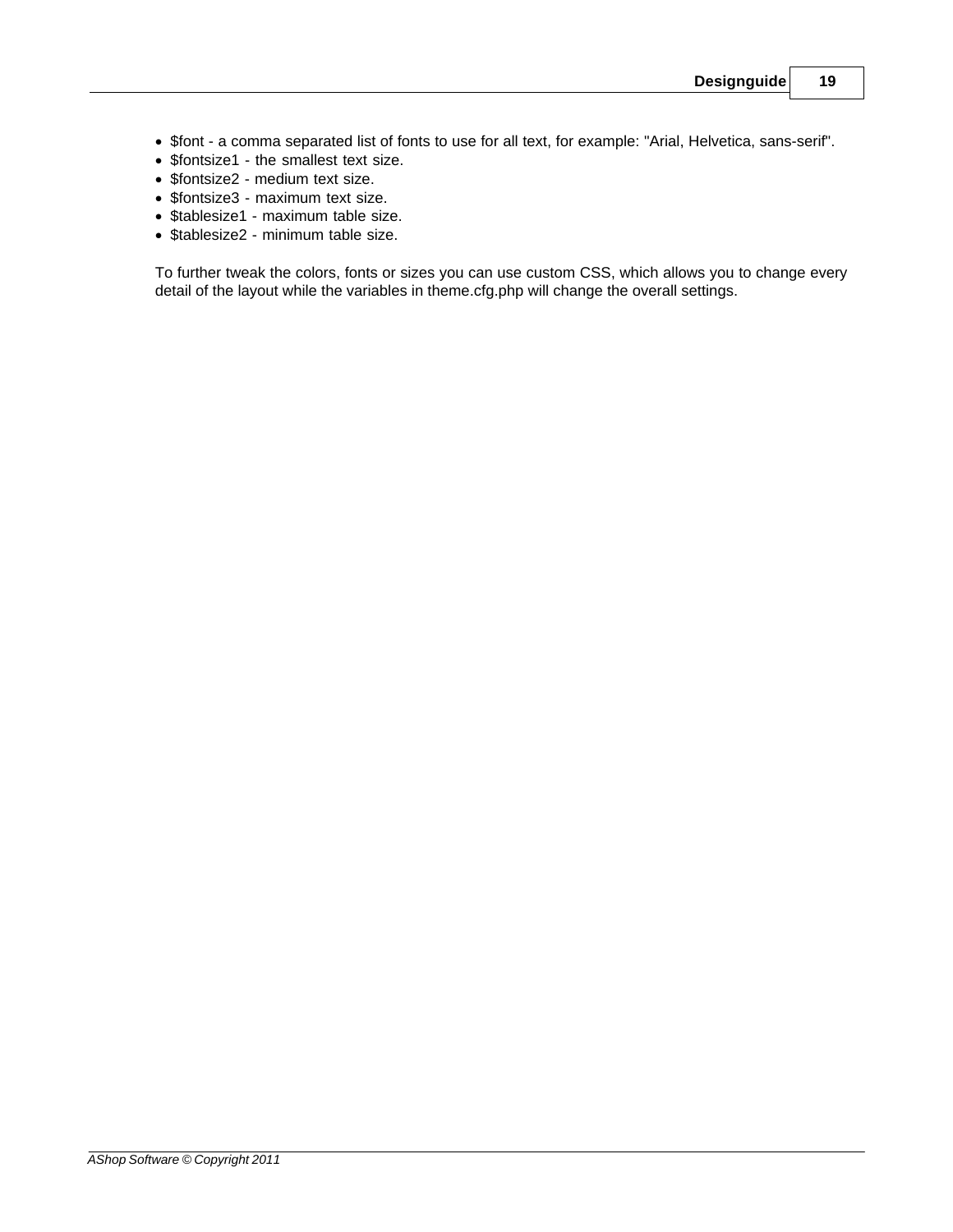### <span id="page-19-0"></span>**2.6 Receipt Templates**

Receipts in AShop can be sent in either HTML or plain text format. Select the receipt format in Configuration > Shop Parameters.

|                                                | <b>Mexical A</b> •Shop admin panel                         |
|------------------------------------------------|------------------------------------------------------------|
| Configuration                                  | <b>Shopping Mall</b><br>Catalog                            |
| <b>Shop Parameters</b>                         | վիդ                                                        |
| Layout                                         | 'S                                                         |
| Affiliate Program                              |                                                            |
| Payment                                        |                                                            |
| Fulfilment                                     |                                                            |
| Sales Office                                   |                                                            |
| Shipping                                       |                                                            |
| Taxes                                          |                                                            |
|                                                |                                                            |
|                                                |                                                            |
| <b>Catalog Options</b>                         |                                                            |
| Default language: English v                    |                                                            |
| (?) Currency: US Dollars                       |                                                            |
| Thousand Separator: none                       | ÷                                                          |
| Decimal Separator: dot                         | ٠                                                          |
| (?) Catalog mode: Shopping cart                |                                                            |
| (?) SEO Friendly URLs: on ▼                    |                                                            |
| <b>② Enable Wishlists:</b>                     |                                                            |
| 2) Add To Cart Confirmation Window: 2 Yes 3 No |                                                            |
|                                                | 2) Link From Thank You Page: http://demo.ashopsoftware.com |
| (?) Items per page: 20                         |                                                            |
| 2 AShop Affiliate ID:                          |                                                            |
| Receipt mail format: HTML                      |                                                            |
| Collect:                                       | formation - for gifts.<br>Plain text                       |
|                                                | Up sell: $0 -$ items before check out.                     |
| <b>Customer Email Confirmation:</b>            |                                                            |
| Activate Autoresponder: V                      |                                                            |

English language receipt templates are included in the AShop installation package. Receipt templates for other languages are [downloadable from our web site.](http://www.ashopsoftware.com/dlcounter/downloads.php#language) The receipt templates can be edited to suit your needs. Customer and order information is included in the receipts by using %tokens%. See below for more about [editing receipt templates](#page-20-0).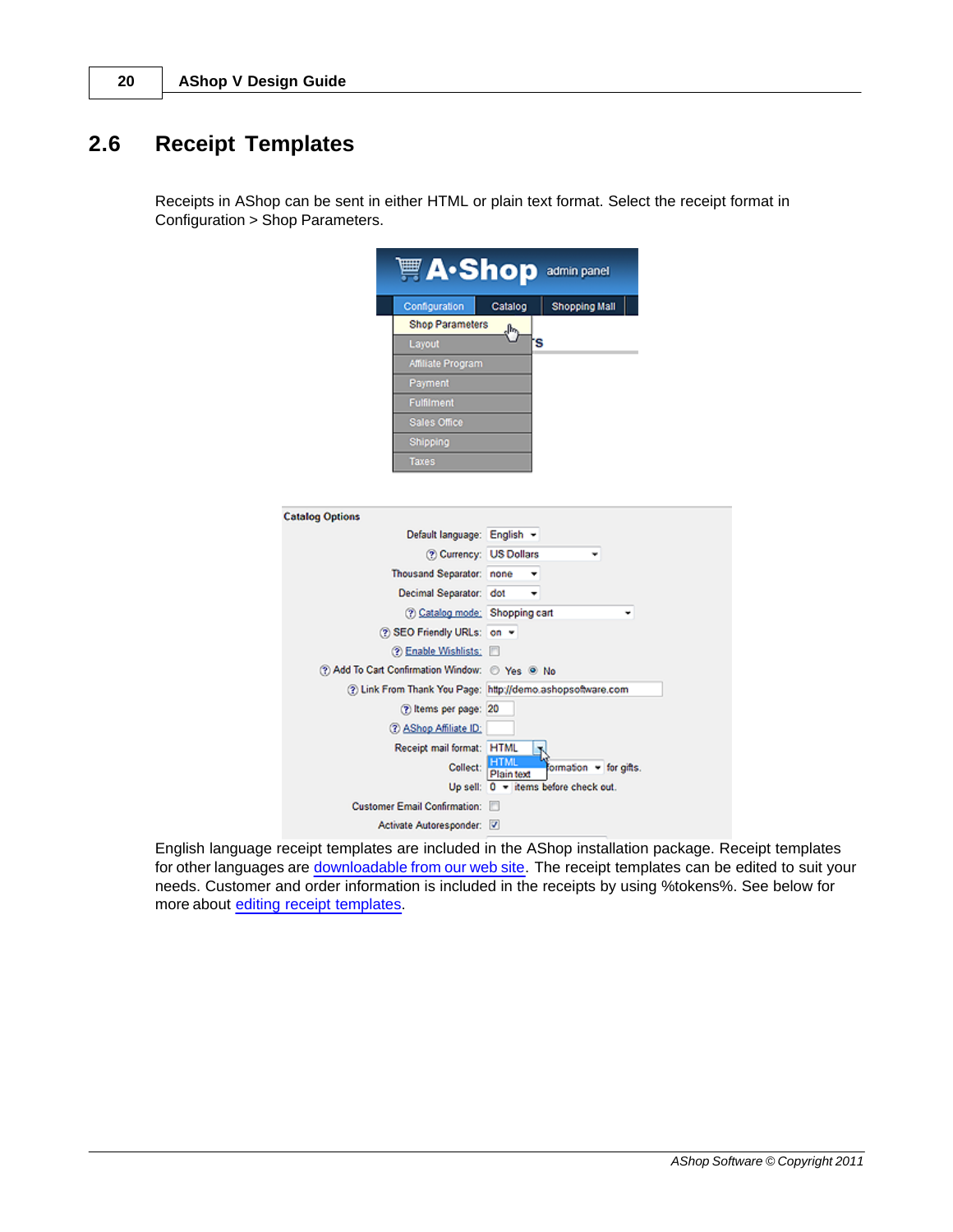

#### <span id="page-20-0"></span>**Editing Receipt Template Layout and Content**

Receipt templates are in the *templates* directory. There are two receipt templates for each language; html and text. Receipt templates are named with -en, -sp, -it, -jp, and so on to indicate the language. Example: English language receipts are named receipt-en.html and receipt-en.txt. Modify the text in receipt templates as needed, but do not change or remove the divider comment tags and token names.

Here is a list of tokens and how they are used in receipt templates.

%ashopname% The name of your store %dateshort% Date of the order %invoice% Invoice/Order number %customer\_firstname% Customer's first name %customer\_lastname% Customer's last name %customer\_city% Customer's city %customer\_state% Customer's state %customer\_zip% Customer's zip code %customer\_country% Customer's country %receipt\_description% %payoption% Method of payment used %salestax% Tax total %shipping% Shipping costs %amount% Total cost billed

%shippingdiscount% Discount on shipping <!-- /Shippingdiscount -->

%customer\_address% Customer's street address %customer\_email% Customer's email address %customer\_phone% Customer's phone number %customer\_info% Extra form fields defined by the shop owner %payoptionfee% Fee charged for using specified payment method

%subtotal% Total before taxes and shipping

<!-- Shippingdiscount --> Display shipping discount (if any)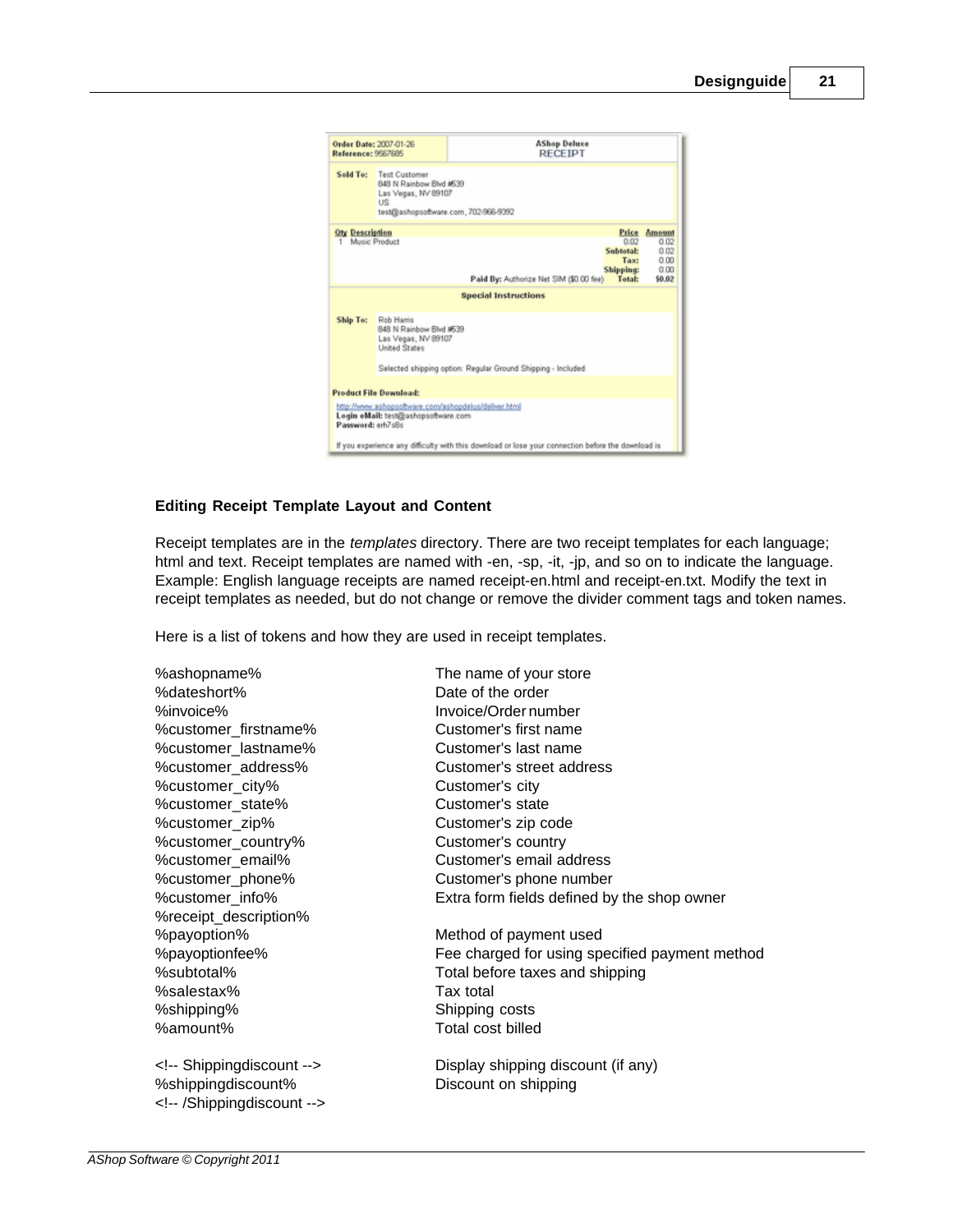%customer\_shippingaddress% Customer's ship to address

<!-- /Shippingoption -->

<!-- /Shippingaddress -->

<!-- /Downloads -->

<!-- /Unlockkeys -->

(if applicable) <!--/ Subscriptions -->

Handling payment option. <!-- /Manualpayment -->

%ashopname% Your Shop Name %ashopemail% Your Shop Email

<!-- /Membershop -->

<!-- Specialinstructions --> Determines whether any special instructions are to be sent with the receipt. Necessary for all the following sections of the receipt to be displayed.

<!-- Shippingaddress --> Display shipping information (if product is shippable)

<!-- Shippingoption --> Display method of shipment (if any) %shipoptions% Method of planned shipment

<!-- Downloads --> Display information for download instructions (if applicable) %ashopurl% Your store's location as a link for product delivery %customer\_email% Customer's email address %password% Password for customer to download product file %downloadtimes% Number of times download can occur %downloaddays% Number of days download is available for

<!-- Unlockkeys --> Display unlock keys (if any) %unlockkeys% Any software registration keys or PIN codes

<!-- Subscriptions --> Display instructions on how to access the subscribed directory

%subscriptionlinks% Link to the password protected directory subscribed %password% Password to access protected directory

<!-- Manualpayment --> Display notice that the payment was made using the Manual

<!-- /Specialinstructions --> End Special Instructions portion of the receipt.

%ashopaddress% Your Shop Address %ashopphone% Your Shop phone number

<!-- Membershop --> Displays if order came from a Shopping Mall member's catalog

%membershop% Shopping Mall member's shop name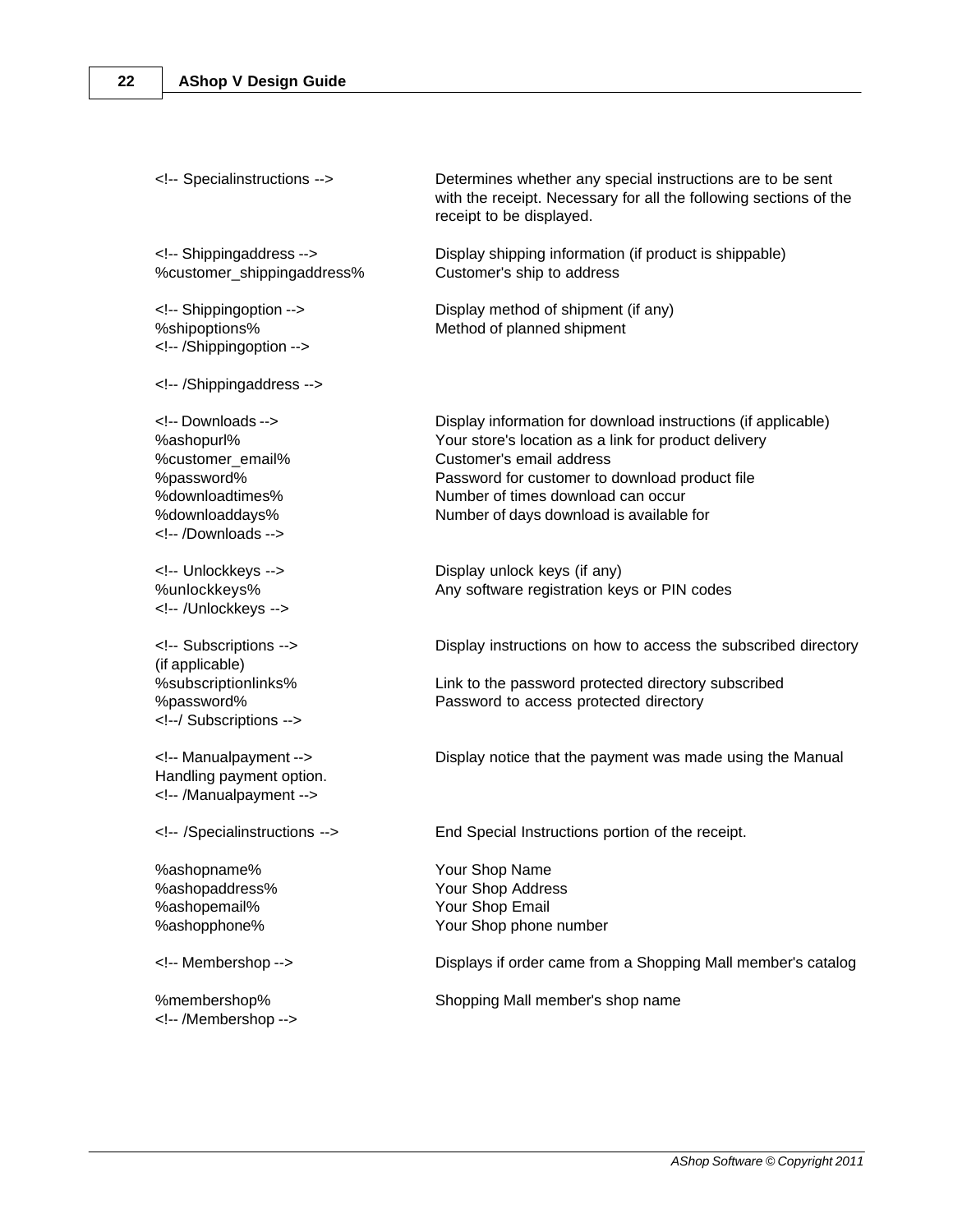### <span id="page-22-0"></span>**2.7 Message Templates**

AShop sends out email messages under some circumstances and most of them can be customized by editing the corresponding message template. All message templates can be found in the *templates/ messages* directory. These are the ones that are currently available:

- · *affiliatesignupmessage.html* this template defines the message that is sent to affiliates when they sign up.
- · *membersignupmessage.html* this template defines the mssage that is sent to shopping mall members when they sign up. **Note:** if you are going to have shopping mall member accounts activated automatically, without review, you will need to make sure that this message template contains the code %password% to give your new members their password. A second template should be included to illustrate this: membersignupmessage2.html. Just rename it, removing the "2", to use it instead of the default one.
- · *orderactivationmessage.html*  this is sent to customers when their order is activated. It is used for orders where the payment is delayed, for example check payments or bank deposits, which will result in an activation link in the order notice that the shop owner receives, which can be clicked to activate the order upon full payment.
- · *signupmessage.html* this is sent to customers when they sign up for a customer profile.
- · *wssignupmessage.html* this is sent to customers when they sign up for a wholesale account.
- · *outbidmessage.html* this is sent to customers when they are outbid on an auction.
- · *winningbidmessage.html* this is sent to customers when they win an auction.

Each of these templates can be made language specific by adding a dash and the two letter language code after the word "message", for example: signupmessage-sp.html which would be sent to Spanish customers when they sign up for a customer profile, or affiliatesignupmessage-jp.html which would be sent to Japanese affiliates.

The order activation message template can use the same codes that are available for the [receipt](#page-19-0) [templates.](#page-19-0) The other message templates can use the following codes to personalize the text:

%ashopname% - replaced with the name of the shop. %firstname% - replaced with the first name of the recipient. %lastname% - replaced with the last name of the recipient. %username% - the username. %password% - the password. %email% - the email address of the recipient.

The wholesale, affiliate and shopping mall signup messages can use these additional codes:

%address% - the postal address of the recipient. %state% - the recipient's state or province. %zip% - the recipient's zip/postal code. %city% - the recipient's city. %country% - the recipient's country. %phone% - the recipient's phone number. %url% - the recipient's website URL, if applicable. %date% - the date the recipient signed up.

The following codes are only available in the affiliate signup message:

%referralcode% - the manual referral code for affiliates, if applicable.. %loginlink% - a link to the affiliate area, if applicable..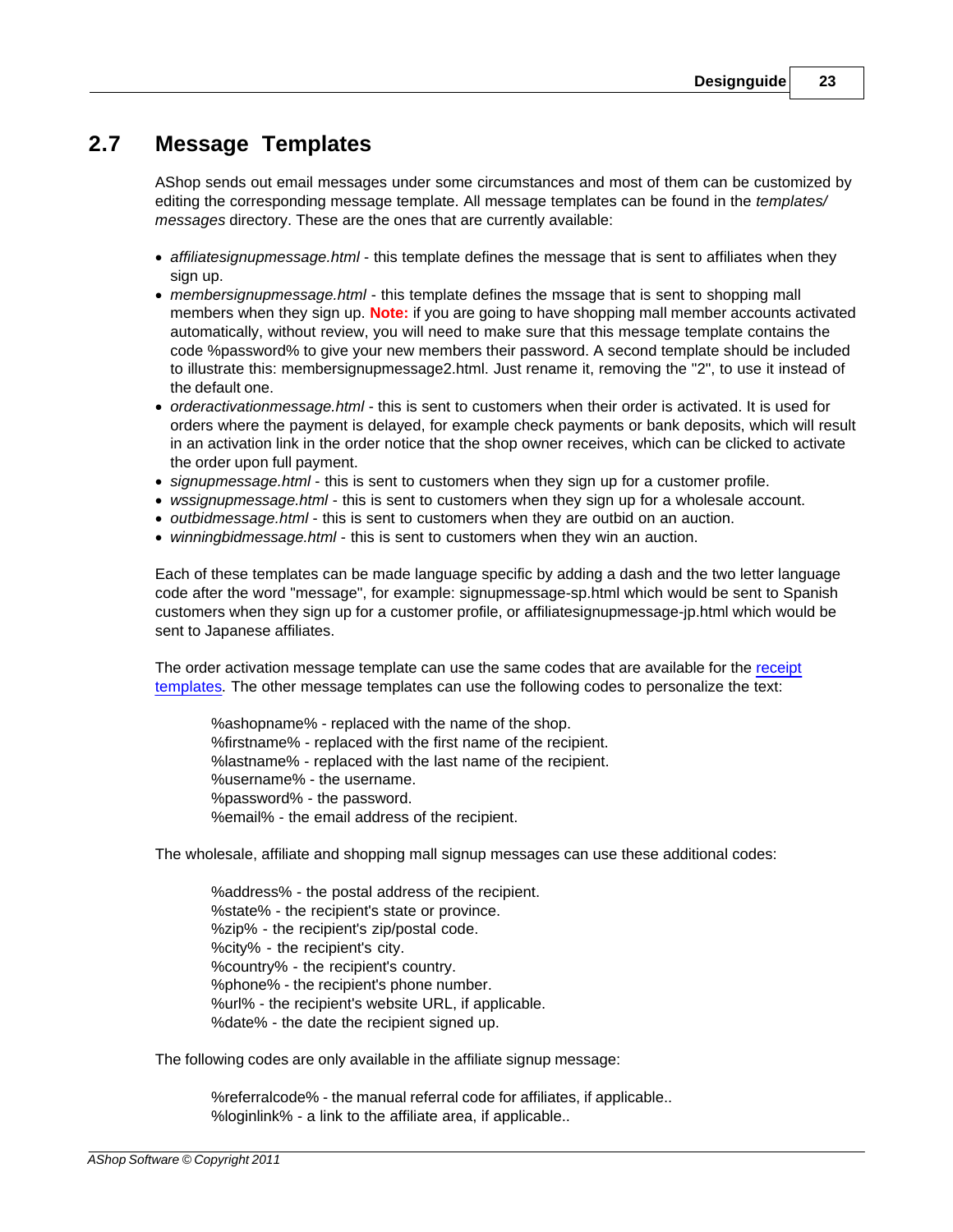%affiliateurl% - the default affiliate link URL for the new affiliate, if applicable.. %business% - the business name of the recipient, if applicable.

The following codes are only available in the shopping mall signup message:

%shopname% - the name of the shopping mall shop. %description% - a description of the shopping mall shop.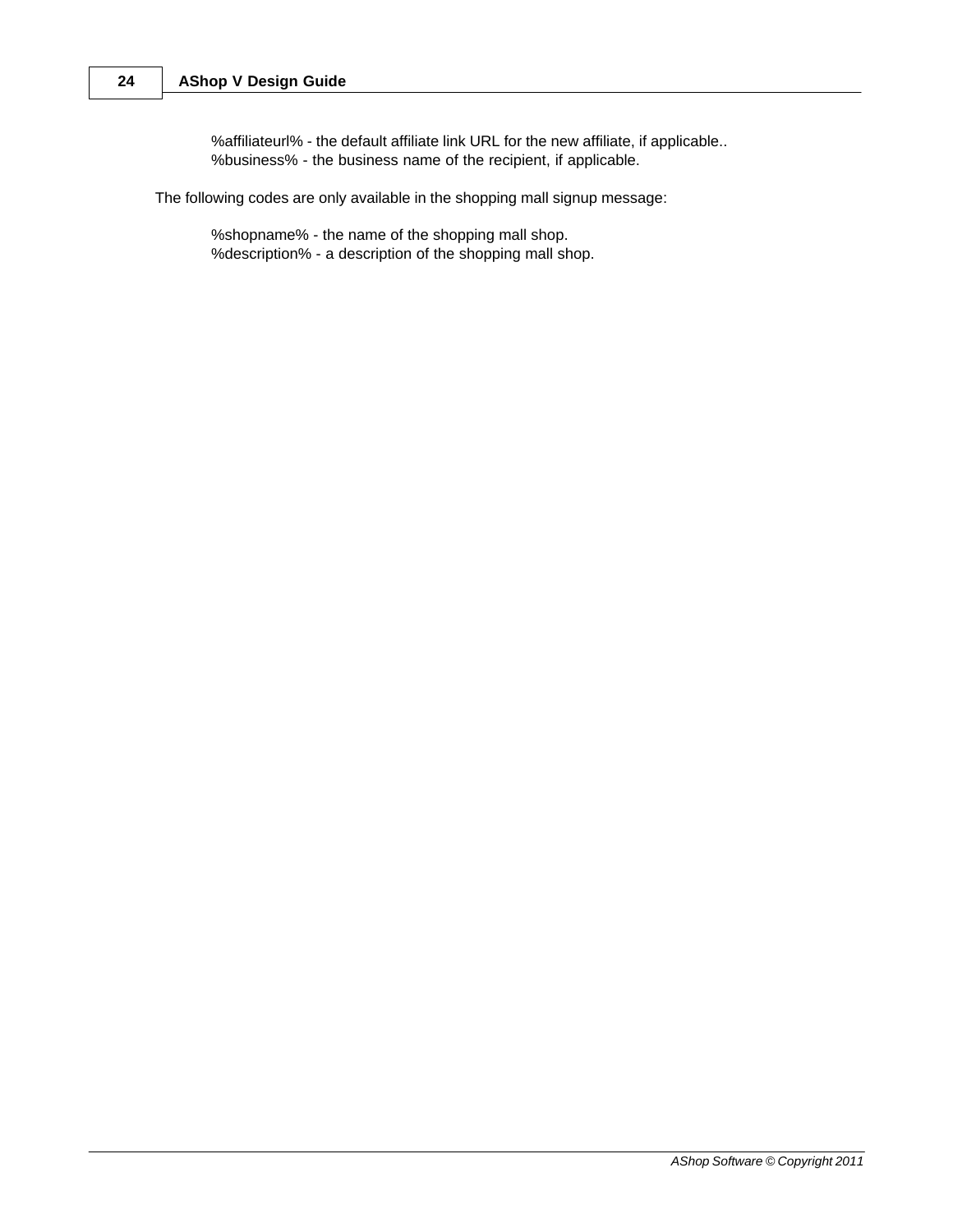### <span id="page-24-0"></span>**2.8 Multiple Languages**

There are three areas that have language specific files. Each language is identified by a 2 character abbreviation, which is used for language subdirectory name, for image file names, and in receipt.html file names. For instance; en for English, sv for Swedish, etc.

**1. Each language should have its own set of button images**, which are all kept in the images directory. The language for button images is identified by the 2 character suffix. For instance, buyen.gif is the name of a buy button image that is used for English language.



**2. Each language should have its own set of templates.** The templates are located in the *templates* directory or in a subdirectory of *themes*. Each of them can be made language specific by adding the two letter language abbreviation to the filename, like this: cart-sp.html which would be the Spanish language template for the view cart page. The message and receipt templates can be made language specific this way too.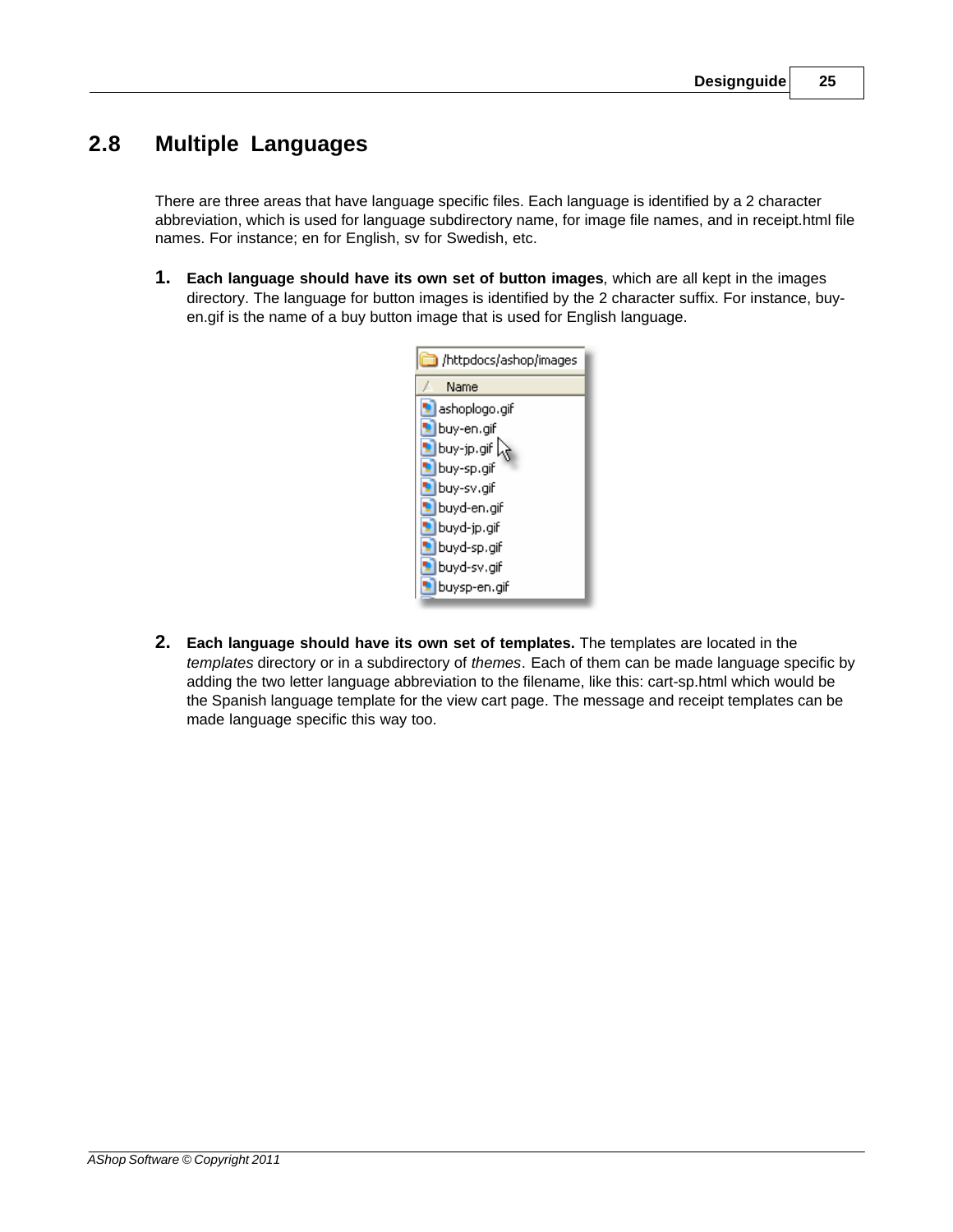### <span id="page-25-0"></span>**2.9 Buy Buttons or Links**

Each product has a small chain link icon in the top right corner of the product listing on the page Edit Catalog in the AShop admin panel. Clicking that icon will bring up a popup window with two code boxes. The first one can be used to create a simple link to buy the products while the second one results in a form with a submit button that does the same thing.

This feature can be used to create Buy Now buttons and use them in any web page, both on the same site as the AShop installation and on external sites. This way you can create squeeze pages, sales letters, minisites, splash pages or any other web page where you want to sell your products and link them to AShop to let your customers buy the products without first locating them in the AShop product catalog.